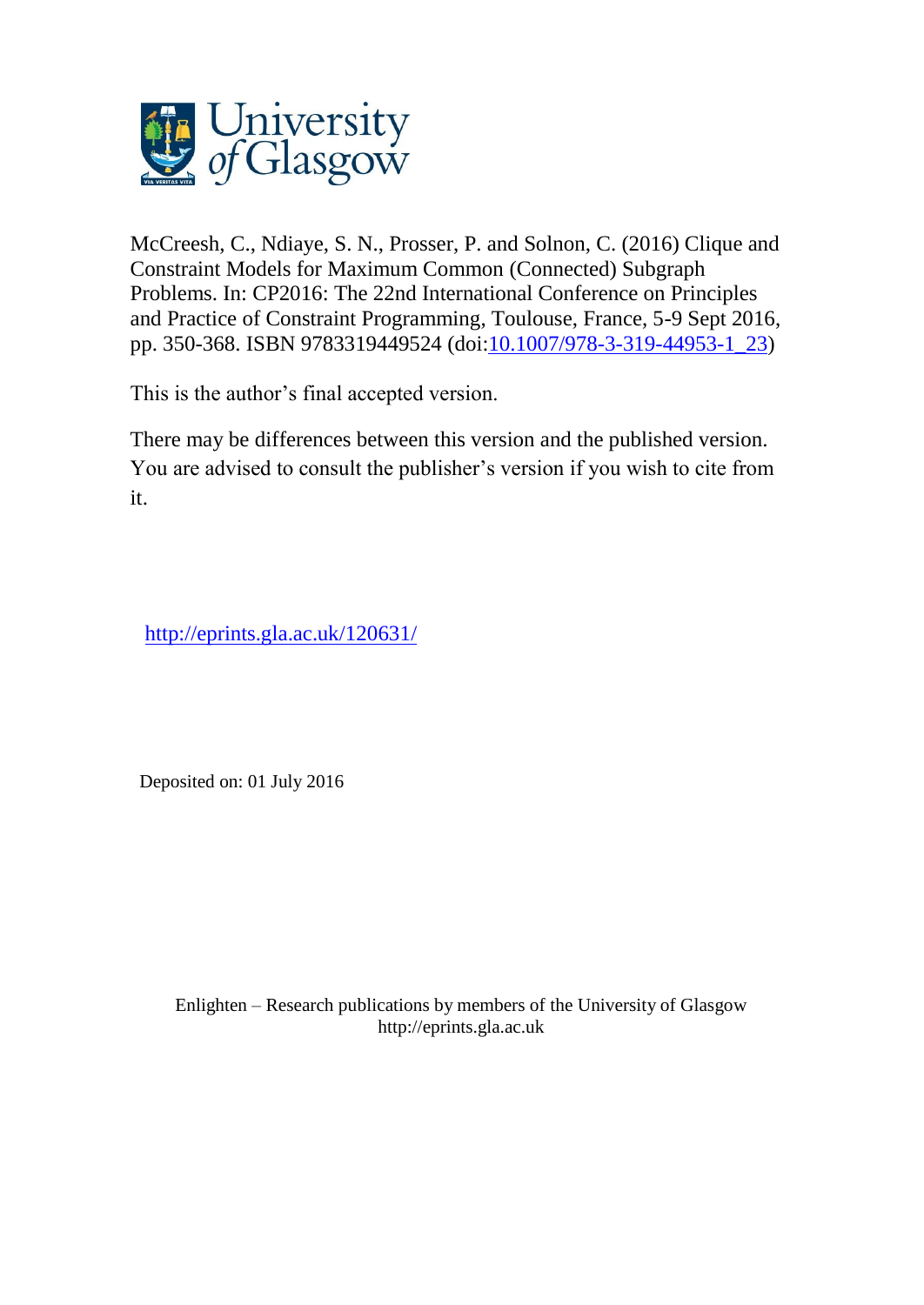# Clique and Constraint Models for Maximum Common (Connected) Subgraph Problems

Ciaran McCreesh<sup>∗1</sup>, Samba Ndojh Ndiaye<sup>†2</sup>, Patrick Prosser<sup>1</sup>, and Christine Solnon†<sup>3</sup>

> $^{\rm 1}$ University of Glasgow, Glasgow, Scotland <sup>2</sup> Université Lyon 1, LIRIS, UMR5205, F-69621, France 3 INSA-Lyon, LIRIS, UMR5205, F-69621, France

Abstract. The maximum common subgraph problem is to find the largest subgraph common to two given graphs. This problem can be solved either by constraint-based search, or by reduction to the maximum clique problem. We evaluate these two models using modern algorithms, and see that the best choice depends mainly upon whether the graphs have labelled edges. We also study a variant of this problem where the subgraph is required to be connected. We introduce a filtering algorithm for this property and show that it may be combined with a restricted branching technique for the constraint-based approach. We show how to implement a similar branching technique in clique-inspired algorithms. Finally, we experimentally compare approaches for the connected version, and see again that the best choice depends on whether graphs have labels.

# 1 Introduction

Maximum common subgraph problems arise in biology and chemistry [\[16,](#page-17-0) [20,](#page-17-1) [40\]](#page-18-0), in computer vision  $(7, 9)$ , in the analysis of source code  $[12]$ , binary programs  $[19]$ , and circuit designs [\[9\]](#page-16-1), in character recognition problems [\[27\]](#page-17-3), and in many other domains [\[49\]](#page-19-0), both directly and as a way of measuring the similarity or difference between two graphs [\[5,](#page-16-3) [18,](#page-17-4) [23\]](#page-17-5). We illustrate two variants of this problem in Fig. [1—](#page-1-0)in both cases we are finding an induced subgraph and maximising the number of vertices selected, but in the second variant the common subgraph must be connected.



Fig. 1. A maximum common induced subgraph of the first two graphs has eight vertices, shaded. However, if we require the common subgraph to be connected, only seven vertices may be selected—one way to do this is shown in the third and fourth graphs.

<span id="page-1-0"></span><sup>∗</sup>This work was supported by the Engineering and Physical Sciences Research Council [grant number EP/K503058/1]

<sup>†</sup>This work was supported by the ANR project SoLStiCe (ANR-13-BS02-0002-01)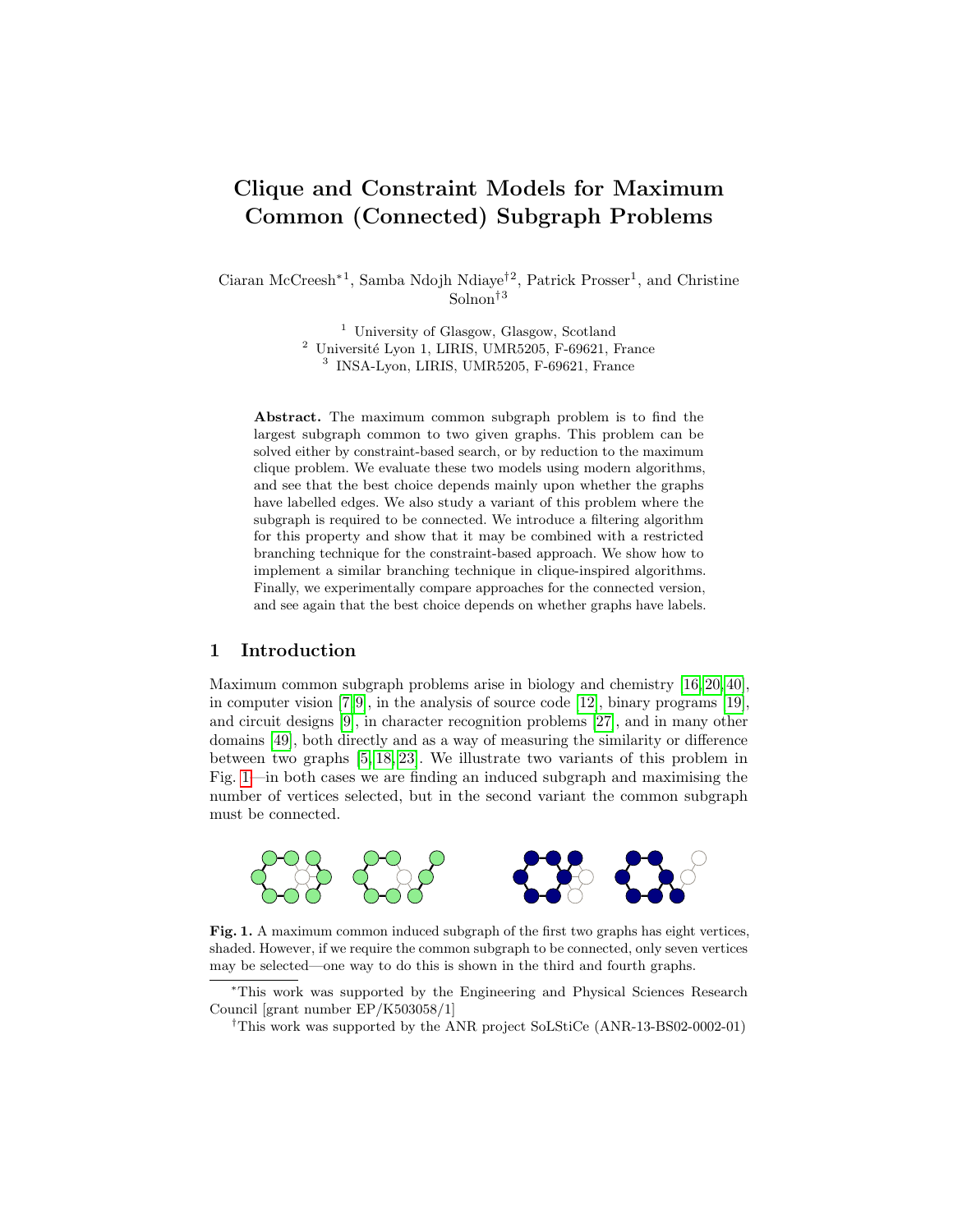#### 1.1 Definitions and Notation

We introduce definitions and algorithms on undirected and unlabelled graphs; the extension to general graphs is straightforward and is discussed in section [2.3.](#page-5-0) An undirected graph G is defined by a finite set of vertices  $V(G)$  and a set of undirected edges  $E(G) \subseteq V(G) \times V(G)$ , where  $(u, v) \in E(G) \Rightarrow (v, u) \in E(G)$ . The neighbourhood of a vertex v, written  $N(G, v)$ , is the set of vertices to which it is adjacent, so  $N(G, v) = \{u \in V(G) : (u, v) \in E(G)\}\)$ . Given a graph G, two vertices  $v_s, v_e \in V(G)$  are connected by a path in G if there exists a sequence of vertices  $(v_0, v_1, \ldots, v_k)$  such that  $v_0 = v_s$ ,  $v_k = v_e$ , and each pair of successive vertices is connected by an edge, i.e.  $\forall i \in \{1 \dots k\}, (v_{i-1}, v_i) \in E(G)$ . A graph G is connected if every distinct pair of vertices is connected by a path.

The subgraph of a graph G induced by a set  $H \subseteq V(G)$ , written  $G[H]$ , is the graph with vertex set  $H$ , and with every edge in  $G$  which has both endpoints in G, i.e.  $E(G[H]) = E(G) \cap (V(H) \times V(H))$ . We will consider only subgraphs which are induced by some set. It is also possible to permit removing edges which are not incident to removed vertices, thus leading to partial subgraphs—we do not consider this possibility in this paper, although everything we discuss may be extended to the partial case [\[34,](#page-18-1) [54\]](#page-20-0).

A graph  $G$  is *isomorphic* to another graph  $H$  if there exists a bijective function  $f: V(G) \to V(H)$  which preserves edges and non-edges, i.e.  $\forall (u, v) \in$  $V(G) \times V(G), (u, v) \in E(G) \Leftrightarrow (f(u), f(v)) \in E(H)$ . A common subgraph of two graphs G and H is a graph isomorphic to subgraphs of both G and H. A common connected subgraph is a common subgraph which is connected. A Maximum Common Subgraph, or MCS (resp. Maximum Common Connected Subgraph, or MCCS) is a common subgraph (resp. common connected subgraph) which has a maximum number of vertices.

#### 1.2 Overview

In section [2,](#page-3-0) we review existing approaches for solving the MCS problem, with a specific focus on Constraint Programming (CP)-based techniques, and on reductions of the problem to finding a maximum clique in an association graph.

Previous experimental evaluations have used simple maximum clique algorithms, or even enumeration algorithms—for example, Vismara and Valery [\[54\]](#page-20-0) compare a modified form of the Bron-Kerbosch maximal clique enumeration algorithm [\[3\]](#page-16-4) with a CP optimisation approach. Our experience suggests that a modern maximum clique algorithm could give many orders of magnitude improvement, due to a strong bound function which prunes the search space. Therefore, in section [3,](#page-5-1) we re-evaluate the clique-based approach using a modern algorithm, and we show that it outperforms CP on labelled graphs, and that it is competitive with CP on unlabelled graphs, contradicting earlier conclusions.

Then, in section [4,](#page-7-0) we consider the MCCS problem. For the CP approach, we may add a global connectedness constraint to the model. Alternatively, we may use a special branching rule [\[54\]](#page-20-0) to grow connected subgraphs only. These two techniques may be combined, and we experimentally show that the best results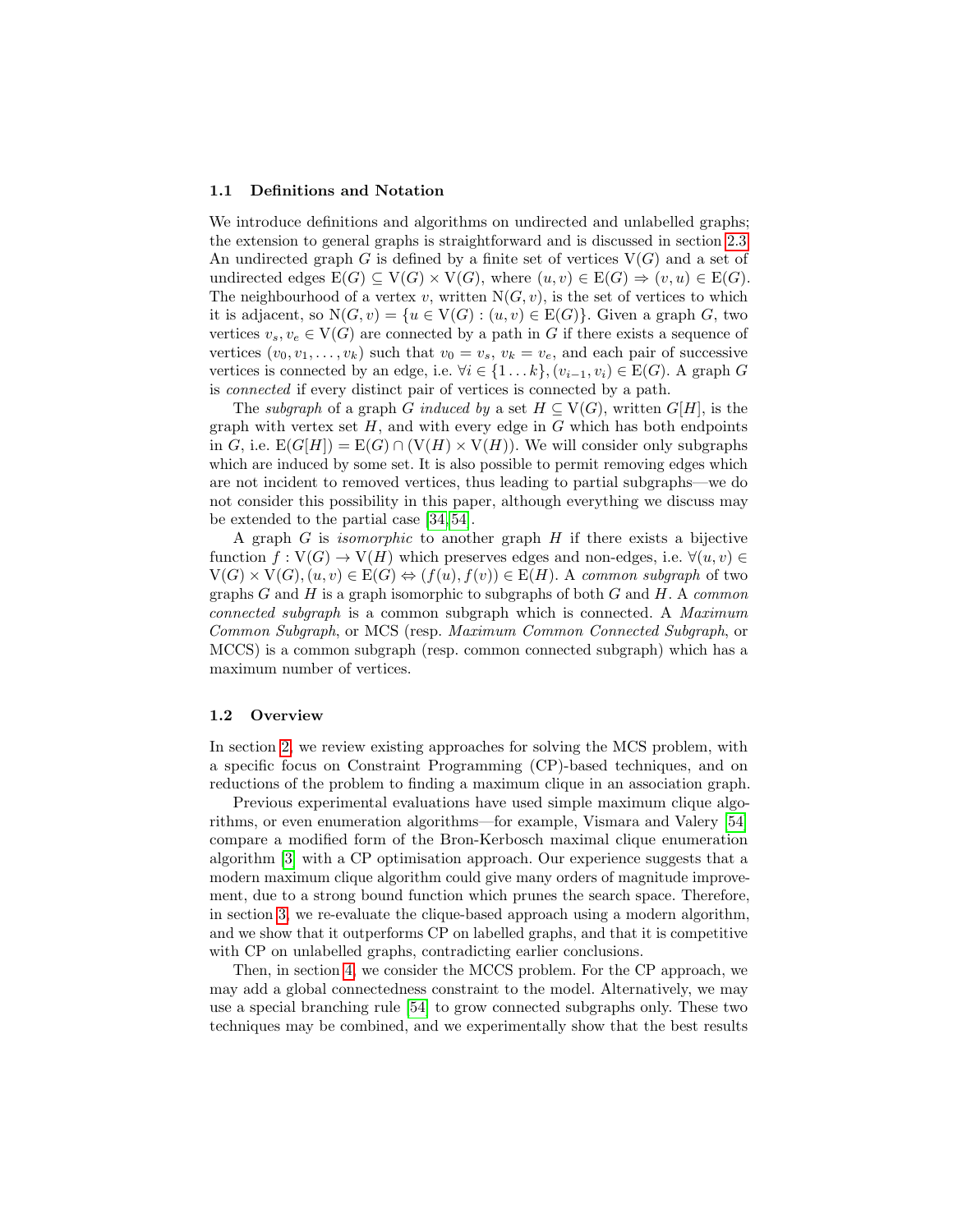are in fact obtained when combining them. When solving the MCCS problem with a clique-based approach, neither technique seems directly viable with an association graph encoding. However, we show that it is possible to adapt the combined branching and bounding rule used by modern clique algorithms to maintain connectedness during search. We compare the clique-based approach with the best CP variant for MCCS, and we show that it outperforms CP on labelled graphs, whereas it is outperformed by CP on unlabelled graphs.

# <span id="page-3-0"></span>2 Existing Complete Approaches for MCS

There are two main approaches for solving MCS. The first approach (described in section [2.1\)](#page-3-1) is based on CP, whilst the second (described in section [2.2\)](#page-4-0) is based on a reformulation of MCS into a maximum clique problem. Both approaches are described for undirected, unlabelled graphs; their extension to richer graphs is discussed in section [2.3.](#page-5-0) Other approaches have been tried, mixed integer programming [\[37\]](#page-18-2) and heuristics [\[17\]](#page-17-6); SAT encodings seem to struggle even for subgraph isomorphism [\[31\]](#page-18-3).

## <span id="page-3-1"></span>2.1 Constraint Programming Models for MCS

McGregor [\[32\]](#page-18-4) proposed a branch and bound algorithm: each branch of the search tree corresponds to the matching of two vertices, and a bounding function evaluates the number of vertices that still may be matched so that the current branch is pruned as soon as this bound becomes lower than the size of the largest known common subgraph. CP approaches may be viewed as enhancements of this branch and bound algorithm.

Vismara and Valery [\[54\]](#page-20-0) introduced the first explicit CP model. Given two graphs G and H, this model associates a variable  $x<sub>v</sub>$  with every vertex v of G, and the domain of this variable contains all vertices of  $H$ , plus an additional value ⊥: variable  $x_v$  is assigned to ⊥ if vertex v is not matched to any vertex of H; otherwise  $x_v$  is assigned to the vertex of H to which it is matched. Edge constraints are introduced in order to ensure that variable assignments preserve edges and non-edges between matched vertices, i.e.  $\forall u, v \in V(G)$ ,  $(x_u = \bot) \vee (x_v =$  $\bot$ )  $\vee$   $((u, v) \in E(G) \Leftrightarrow (x_u, x_v) \in E(H))$ . Difference constraints are introduced in order to ensure that each vertex of  $H$  is assigned to at most one variable, i.e.  $\forall u, v \in V(G)$  distinct,  $(x_u = \bot) \vee (x_v = \bot) \vee (x_u \neq x_v)$ .

This CP model was improved by Ndiaye and Solnon [\[34\]](#page-18-1) by replacing binary difference constraints with a soft global allDifferent constraint which maximizes the number of  $x_u$  variables that are assigned to values different from  $\perp$ , while ensuring they are all different when they are not assigned to  $\bot$ . They find that the combination "MAC+Bound" (resp. "FC+Bound") obtains the best results on labelled (resp. unlabelled) graphs and outperforms the two previous approaches. The combination "MAC+Bound" maintains arc consistency [\[41\]](#page-18-5) of edge constraints, whereas the combination "FC+Bound" simply performs forwardchecking on these constraints. In both combinations, the "Bound" filtering checks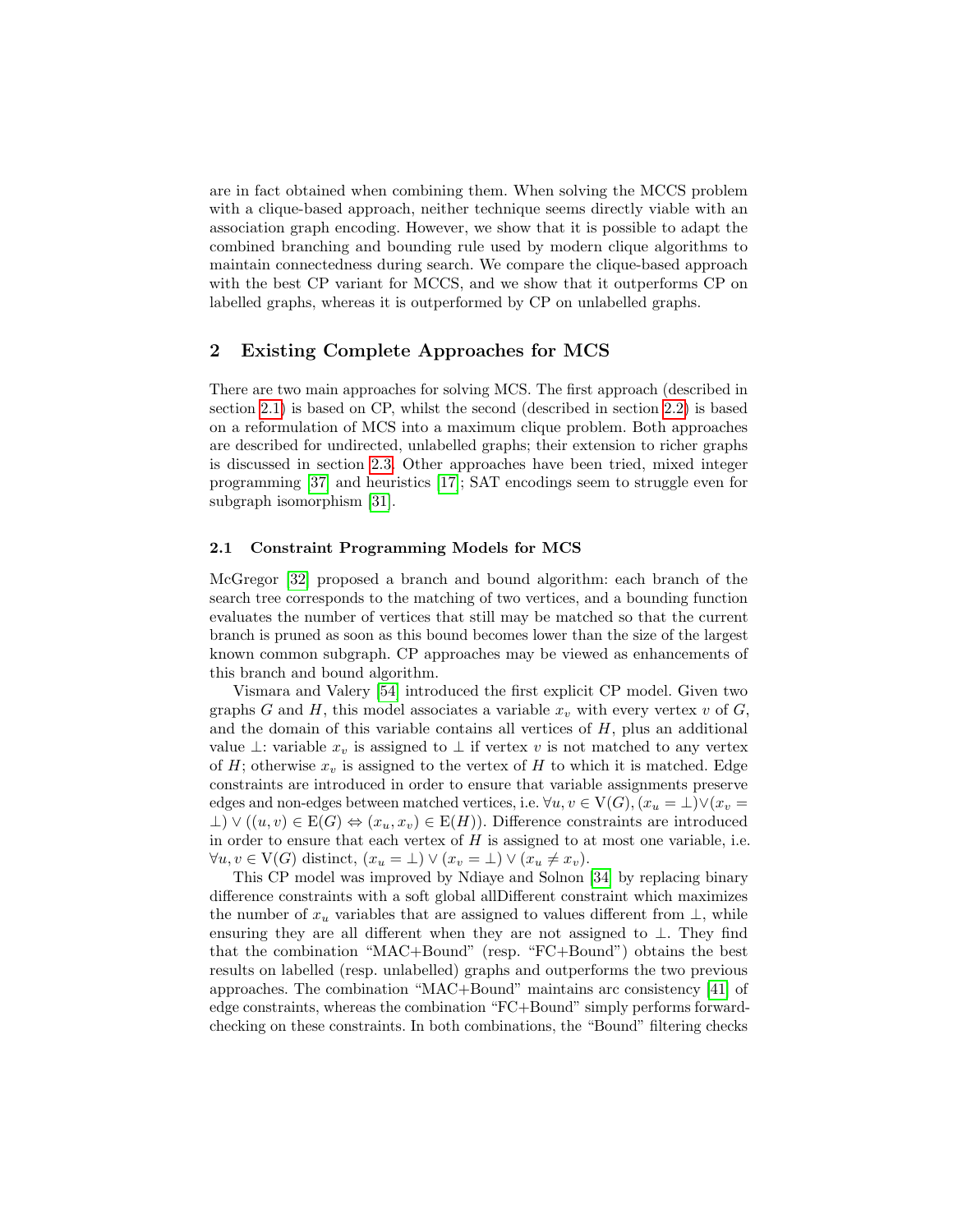

<span id="page-4-1"></span>Fig. 2. A maximum common induced subgraph between the two graphs on the left has three vertices—one solution is highlighted. On the right, the association graph encoding: the highlighted clique of size three shows the same solution. The "missing" vertices correspond to assignments which are impossible due to the presence or absence of loops.

whether it is possible to assign distinct values to enough  $x<sub>u</sub>$  variables to surpass the best cost found so far—it is a weaker version of  $GAC(softAllDiff)$  [\[36\]](#page-18-6) which computes the maximum number of variables that can be assigned distinct values.

### <span id="page-4-0"></span>2.2 Reformulation of MCS to a Maximum Clique Problem

An alternative approach to MCS is to reduce the problem to finding a maximum clique in an association graph  $[2,15,24,40]$  $[2,15,24,40]$  $[2,15,24,40]$  $[2,15,24,40]$ . An association graph (or compatibility graph, or weak modular product) of two graphs  $G$  and  $H$  is an undirected graph  $G \triangledown H$  with vertex set  $V(G \triangledown H) = \{(v, v') \in V(G) \times V(H) : (v, v) \in E(G) \Leftrightarrow$  $(v', v') \in E(H)$  to avoid confusing vertices of  $G \triangledown H$  with vertices of the two original graphs, we call vertices of  $G \triangledown H$  matching nodes, as each vertex  $(u, u')$  of  $G \triangledown H$  denotes the matching of u with u'. The edges of  $G \triangledown H$  connect matching nodes which denote compatible assignments, so two matching nodes  $(u, u')$  and  $(v, v')$  are adjacent if  $u \neq v$  and  $u' \neq v'$ , and if they preserve both edges and non-edges, so  $(u, v) \in E(G) \Leftrightarrow (u', v') \in E(H)$ . We illustrate this in Fig. [2.](#page-4-1)

A clique is a subgraph whose vertices are all pairwise adjacent. A clique is maximal if it is not strictly included in any other clique, and it is maximum if it is a largest clique of a given graph, with respect to the number of vertices. A clique in an association graph corresponds to a set of compatible matchings. Therefore, such a clique corresponds to a common subgraph, and a maximum clique of  $G \triangledown H$  is an MCS of G and H. It follows that any method able to find a maximum clique in a graph can be used to solve the MCS problem.

Note that the association graph is a partial subgraph of the microstructure [\[21\]](#page-17-9) associated with the CP model of Vismara and Valery [\[54\]](#page-20-0): the microstructure has more matching nodes than the association graph because it has a matching node  $(u, \perp)$  for each vertex u of G. Each clique of size  $|V(G)|$  in the microstructure corresponds to a common subgraph, the size of which is defined by the number of matching nodes that do not contain ⊥.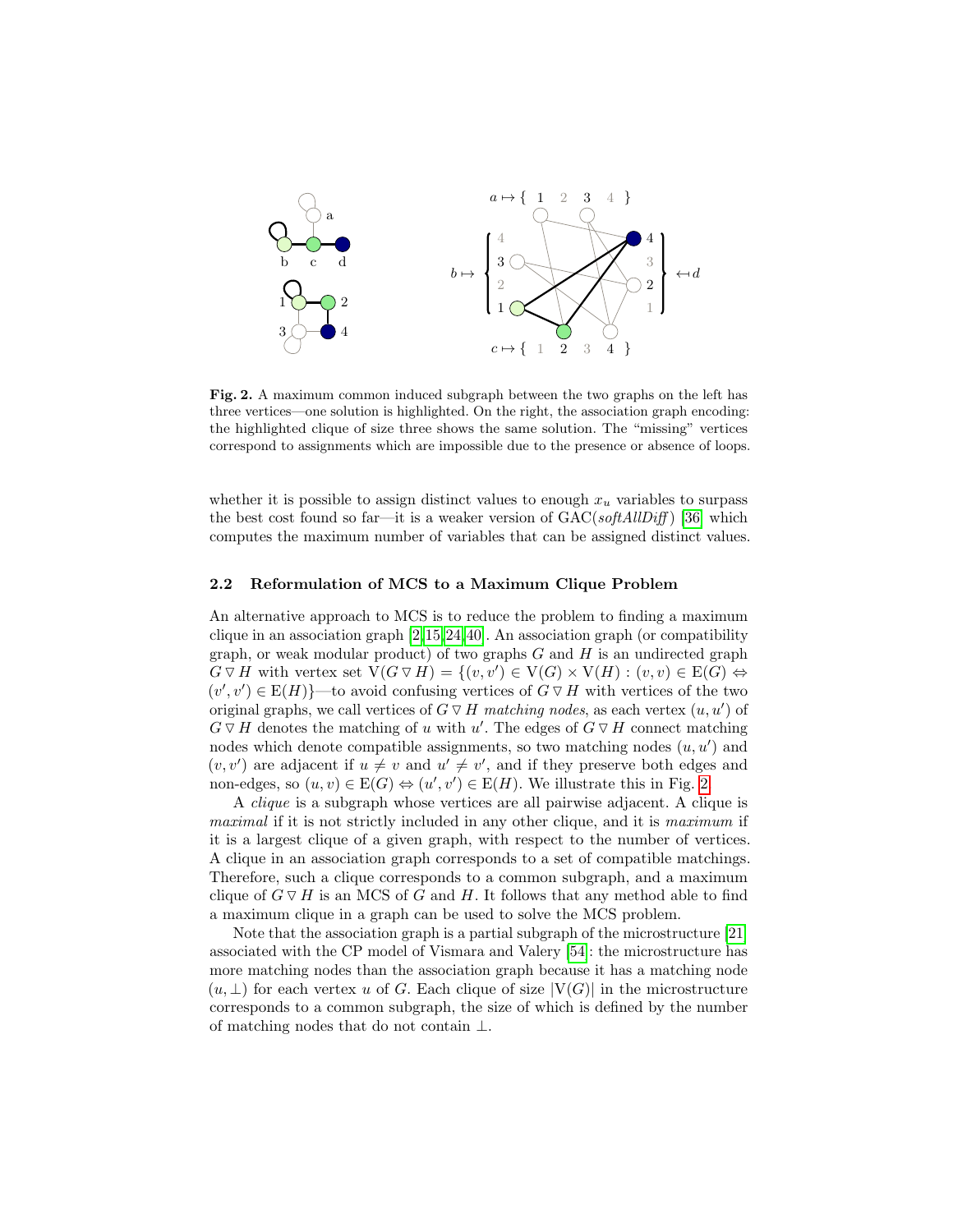## <span id="page-5-0"></span>2.3 Extension to Labelled or Directed Graphs

In some applications, labels may be associated with vertices or edges. We denote  $\lambda(u)$  and  $\lambda((u, v))$  the label of a vertex u and an edge  $(u, v)$ , respectively. Where graphs are labelled, any isomorphism  $f$  must additionally preserve labels, so we require  $\lambda(f(v)) = \lambda(v)$  for any vertex v, and  $\lambda((f(u), f(v))) = \lambda((u, v))$ for any edge  $(u, v)$ . This kind of label compatibility constraint is handled in a straightforward way in both CP and clique-based approaches to MCS. For CP, we restrict the domain of every variable  $x<sub>u</sub>$  to vertices with compatible labels, and ensure that edge labels are preserved in edge constraints. For cliquebased approaches, label compatibility is handled through the definition of the association graph, by restricting the set of matching nodes to pairs of vertices with compatible labels, and the set of matching edges to pairs of edges with compatible labels.

The extension of MCS algorithms to directed graphs, where isomorphisms must preserve directed edges, is similarly straightforward.

Labels and directed edges usually simplify the solution process, both for CP and clique-based approaches: vertex labels reduce domain sizes for CP, and the number of matching nodes in association graphs; edge labels tighten edge constraints for CP, and make the association graph sparser for clique-based approaches. It is worth noting that edge constraints do not help CP approaches to do more filtering so long as ⊥ remains in variable domains: every pair of variables  $(x_i, x_j)$  having  $\bot \in D(x_j)$  is arc consistent, since  $\bot$  is a support for any value  $u \in D(x_i)$ . However, as soon as  $\perp$  is removed from domains (i.e. when the number of variables assigned to  $\perp$  has reached the best known bound on the size of the MCS), maintaining arc consistency may filter values, and then tighter constraints increase the opportunities for filtering.

## <span id="page-5-1"></span>3 Re-Evaluating the Clique Model for MCS

Previous experimental evaluations of the association graph model have used either maximal clique enumeration algorithms [\[22,](#page-17-10) [54\]](#page-20-0) (even when the maximisation problem was being considered), or very simple maximum clique algorithms [\[6,](#page-16-6) [8\]](#page-16-7), and so their conclusions may now be overly pessimistic. Thus we re-evaluate the approach using a modern maximum clique algorithm. Association graphs are dense, even if the input is sparse, so we will using (the single-threaded, bit-parallel version of) the maximum clique solver by McCreesh and Prosser [\[30\]](#page-18-7), which implements Prosser's [\[38\]](#page-18-8) "MCSa1" variant of a series of algorithms due to Tomita et al. [\[51](#page-19-1)[–53\]](#page-19-2), using a bitset encoding due to San Segundo et al. [\[45,](#page-19-3) [47\]](#page-19-4). We compare this to the "FC+Bound" and "MAC+Bound" (simply referred to as FC and MAC) CP implementations of Ndiaye and Solnon [\[34\]](#page-18-1), using smallest domain first for variable ordering, and a value ordering which prefers vertices of most similar degree. We perform our experiments on machines with Intel Xeon E5-2640 v2 CPUs and 64GBytes RAM; software was compiled using GCC 4.9, and a timeout of one hour was used.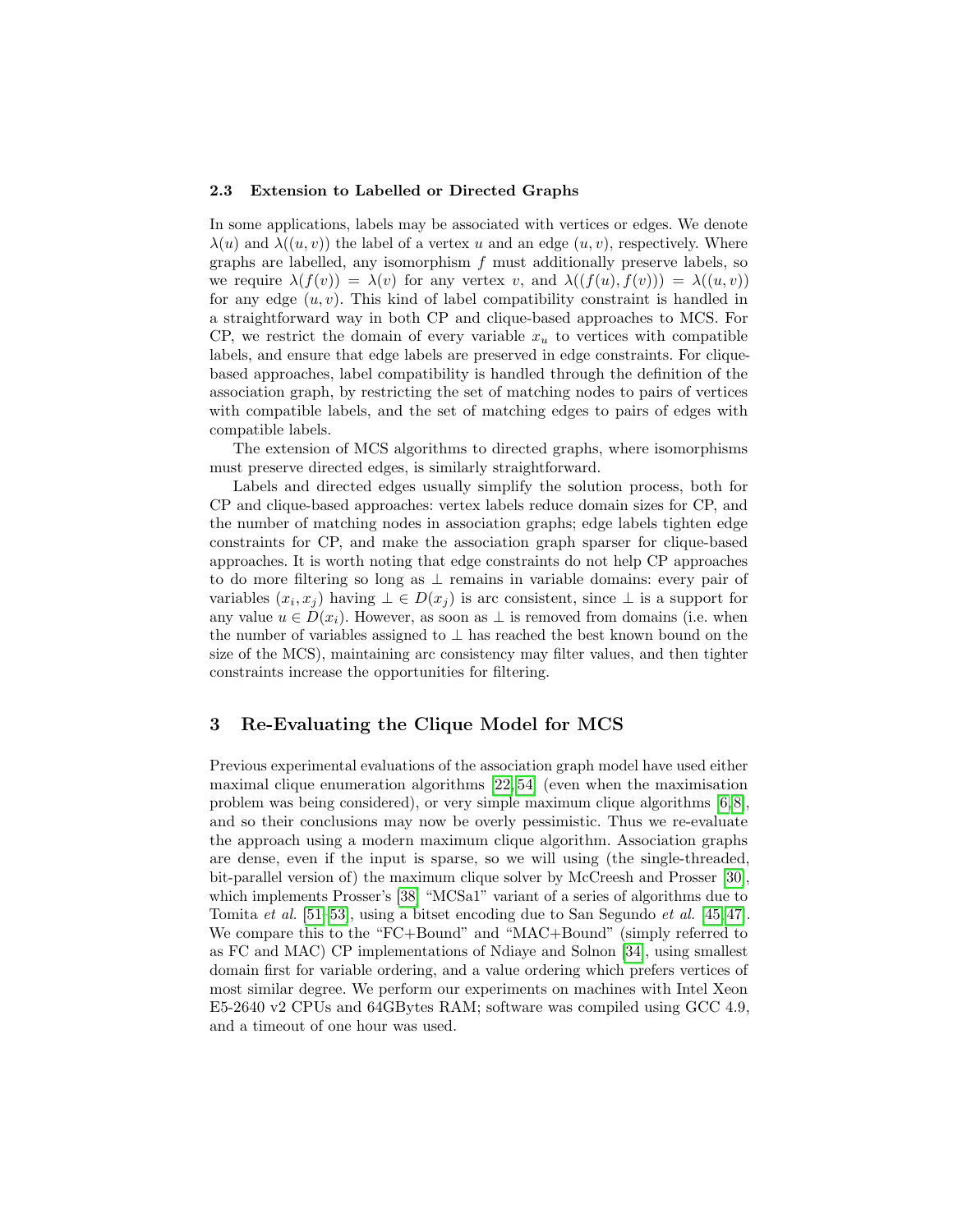

<span id="page-6-0"></span>Fig. 3. The cumulative number of MCS instances solved in under a certain time: on the top, 33% labelled graphs, and then unlabelled and undirected graphs. On the bottom, an instance-by-instance comparison of the clique model with the best CP model, with 33% labelled graphs (with MAC) on the left, and unlabelled and undirected graphs (with FC) on the right.

We consider a randomly generated database  $[8, 42]$  $[8, 42]$  commonly used for benchmarking maximum common subgraph problems. The dataset contains different classes of graphs: randomly connected graphs with different densities; 2D, 3D, and 4D regular and irregular meshes; regular bounded valence graphs, and irregular bounded valence graphs. For each pair of graphs, there are 3 different labellings such that the number of different labels is equal to 33%, 50% or 75% of the number of vertices. In this paper, we report experiments with unlabelled graphs (labels are ignored), and with 33% labellings (the problem becomes very easy with larger numbers of labels). For unlabelled graphs, we select the 27,500 graph pairs where the number of vertices in each graph is no more than 35; for labelled graphs, which we find less computationally challenging, we select all 81,400 graph pairs, to include graphs with up to 100 vertices.

The two plots on the top of Fig. [3](#page-6-0) display the cumulative number of instances solved with respect to time. When graphs are labelled, the clique-based approach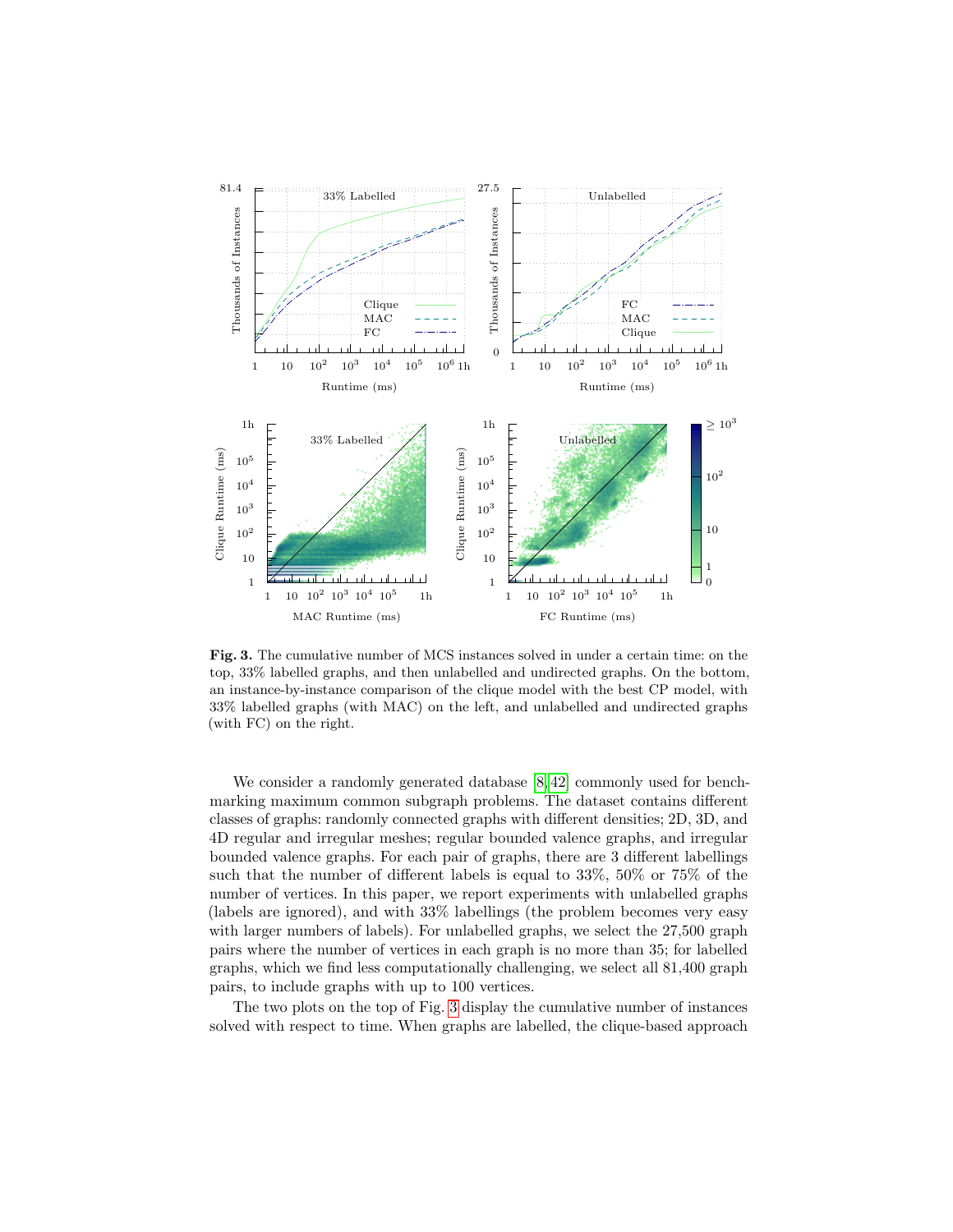clearly outperforms either CP model, and MAC has a slight advantage over FC. (Recall that edge labels decrease the density of the association graph, which is typically very beneficial for clique algorithms, but do not help CP until  $\perp$  is removed from domains.) For unlabelled graphs, the three approaches are broadly comparable, and ultimately FC beats MAC, which beats the clique approach. The bottom row gives a per-instance comparison of the best CP approach with the clique approach: the heatmaps are similar to scatter plots, but due to the large number of instances, we colour each point according to the density of solutions around that point. For labelled graphs, the clique approach comes close to dominating MAC on non-trivial instances (which suggests that there is unlikely to be scope for per-instance algorithm selection here). For unlabelled graphs, there is still a broad correlation between the runtimes; the clique approach rarely wins by more than one order of magnitude, but is sometimes much worse.

A closer inspection of the data suggests that the different randomness models used to generate instances have little effect on the runtimes for either approach. However, the relative size of the solution matters, particularly for the clique algorithm: if the solution is large (i.e. the two input graphs are very similar), the clique approach finds nearly every labelled instance trivial.

## <span id="page-7-0"></span>4 Finding Maximum Common Connected Subgraphs

In many applications, the common subgraph must satisfy some additional constraints. This is usually handled in a straightforward way in CP, by branching rules and/or constraint propagation. In clique-based approaches, some constraints may be handled by modifying the definition of the association graph—for example, constraints on pairs of vertices that may be matched are handled by removing inconsistent pairs from  $V(G \triangledown H)$ . However, more global constraints cannot be handled by modifying the definition of the association graph.

In this paper, we focus on the connectedness constraint, which occurs in many applications [\[16,](#page-17-0) [22,](#page-17-10) [40,](#page-18-0) [54\]](#page-20-0). Adding the connectedness requirement makes certain special cases solvable in polynomial time, including outerplanar graphs of bounded degree [\[1\]](#page-16-8) and trees [\[14\]](#page-17-11), but the general case remains NP-hard. As illustrated in Fig. [1,](#page-1-0) the MCCS cannot be deduced from the MCS: we need to ensure connectedness during search. In section [4.1,](#page-8-0) we show that in CP this may be done in two different ways that may be combined, and we show in section [4.2](#page-9-0) that the best results are obtained when combining them. In section [4.3,](#page-10-0) we introduce a new way for ensuring connectedness in a clique-based approach. Finally, we compare CP and our clique-based approach in section [4.4.](#page-14-0)

For MCCS we consider only undirected graphs (and so we treat directed edges in the inputs as being undirected). For directed graphs, there is more than one notion of connectivity, and it is not clear which should be selected—the approaches we consider extend easily to weakly connected directed graphs, but not to the strongly connected case (for which we know of no applications).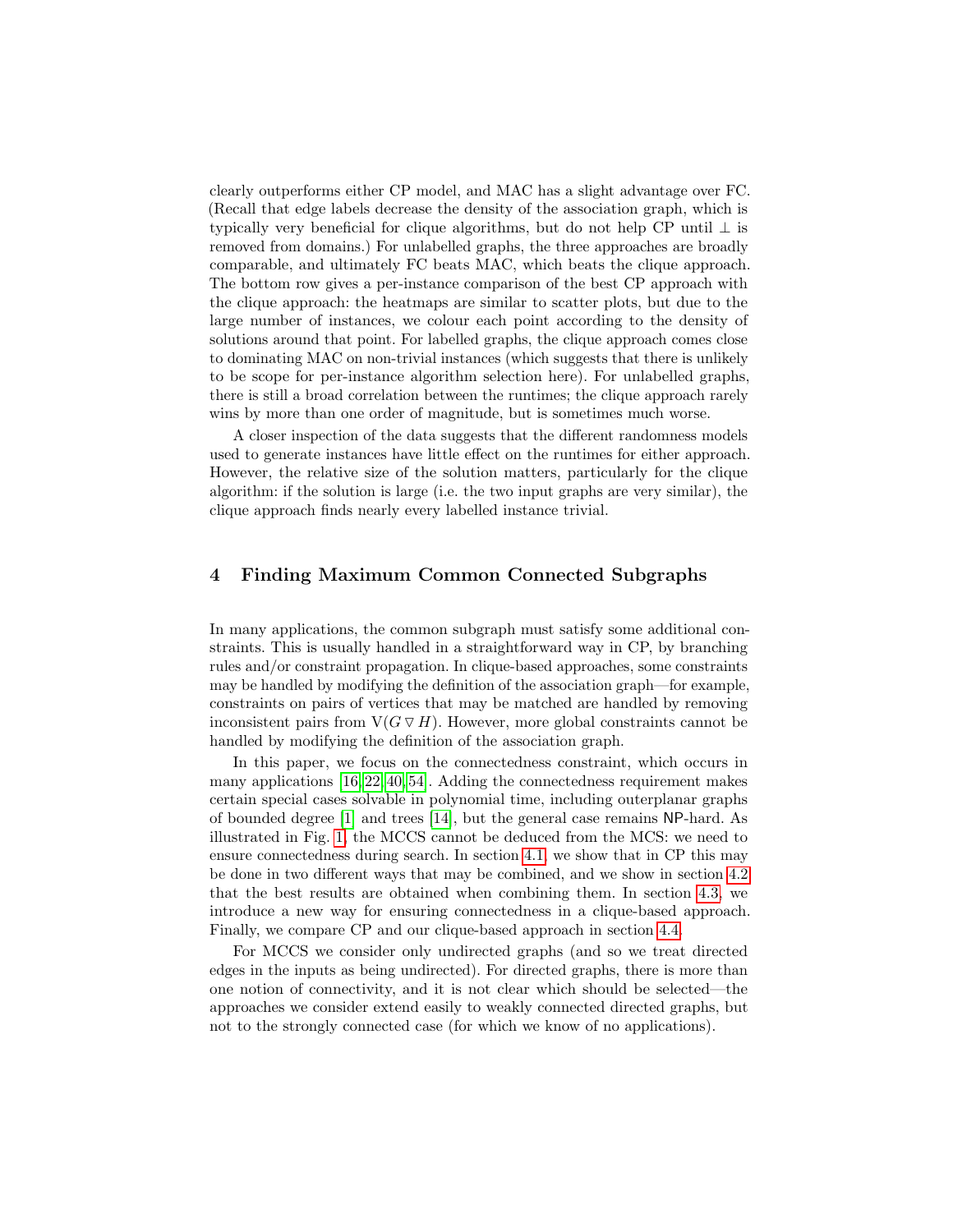

<span id="page-8-1"></span>Fig. 4. Suppose we are looking for a connected common subgraph, using the graph on the left for variables and the graph on the right (which has an isolated vertex) for values. We initially consider  $a \mapsto 1$ . Our restricted branching rule requires us to select either variable b or variable c subsequently, not d or e. We try  $b \mapsto 2$ , which adds d to the branchable variables, and forces  $c \mapsto \perp$ . We may now only branch on d, and we try  $d \mapsto 4$ . Now the only remaining variable is unbranchable, and so  $e = \perp$  is forced, even though 5 remains in its domain and does not violate any constraints.

## <span id="page-8-0"></span>4.1 Ensuring Connectedness in CP

Vismara and Valery [\[54\]](#page-20-0) implement the connectedness constraint by using a branching rule which selects the next variable to be assigned. Let A be the set of variables already assigned to values different from ⊥. The next variable to be assigned is chosen within the set of unassigned variables which are the neighbour of at least one vertex of  $A$ . When this set is empty, all remaining unassigned variables are assigned to  $\perp$ . We illustrate this in Fig. [4.](#page-8-1)

A more traditional CP approach would be to express connectedness as a conventional constraint. For example, CP(Graph) [\[13\]](#page-16-9) introduces graph domain variables and enforces connectivity via the reachable constraint, ensuring that there is a path from a specified vertex to a specified set of vertices. One such constraint could be posted for each of the vertices in the graph, encoding the transitive closure of the graph. Brown et al. [\[4\]](#page-16-10) explored the use of constraint programming in the generation of connected graphs with specified degree sequences. Two constraints were combined: the graphical constraint (a backtrackable implementation of the Havel-Hakimi algorithm), and a connectivity constraint implemented using sets of vertices, where vertex sets  $A$  and  $B$  are combined when there exists a pair of vertices  $v \in A$  and  $w \in B$  and an edge  $(v, w) \in E$ . Residual degree counts are maintained on components and vertices to enforce graphicality and connectivity. Prosser and Unsworth [\[39\]](#page-18-9) proposed a connectivity constraint for connected graph generation where decision variables are edges (the search process accepts and rejects edges). The constraint employed depth first search to maintain the set of tree edges and back edges, associating path counters on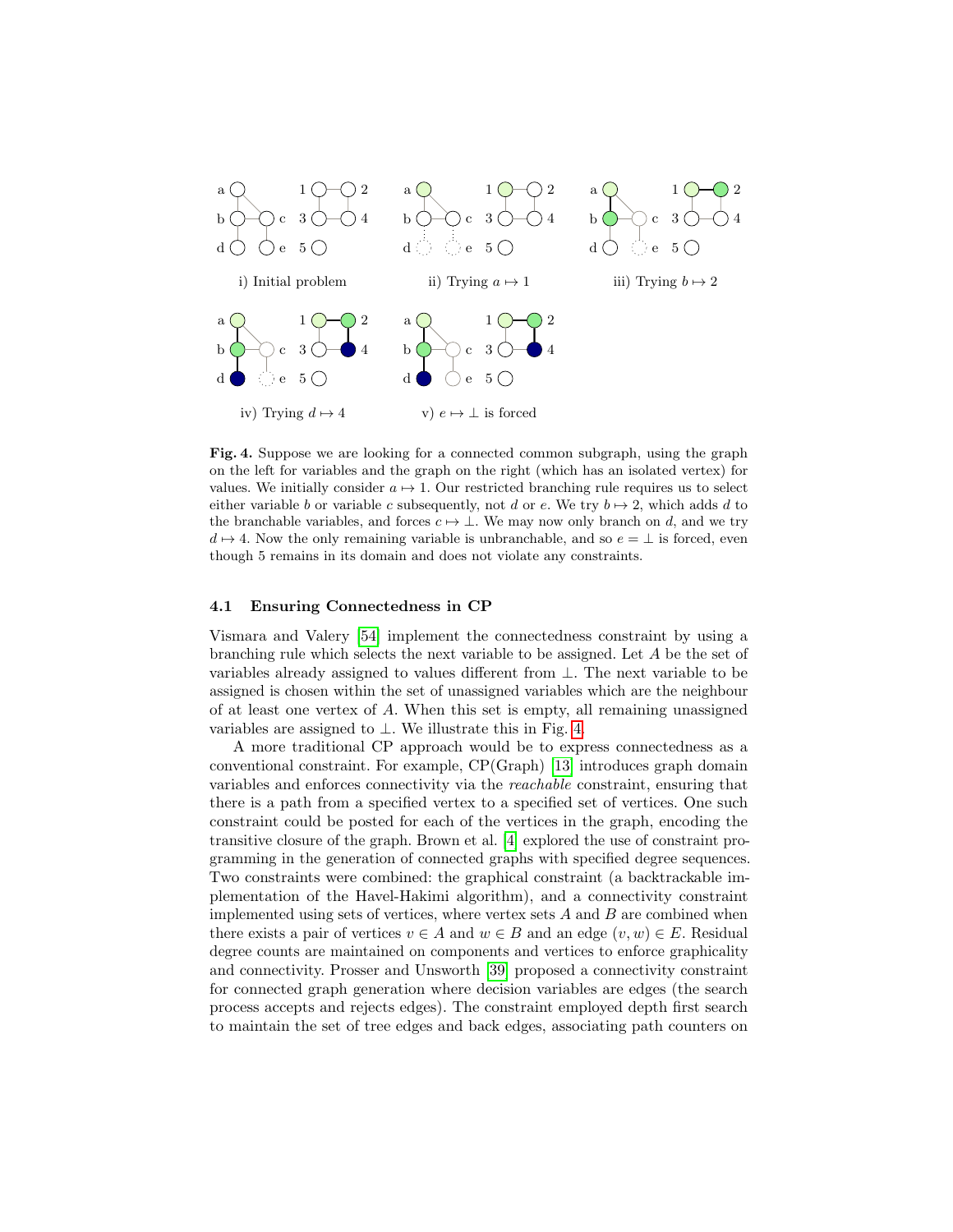these edges. The counters were then used to detect the existence of cut-edges and protects these by forcing edges.

In all these previous works, the goal was to ensure that a given set of vertices is connected. For MCCS, the problem is slightly different: we have to ensure that the number of connected vertices that may be matched (in both graphs) is greater than the size of the largest common subgraph previously found. Therefore, we introduce a new filtering algorithm to ensure connectedness consistency for MCCS. Let us consider two graphs  $G$  and  $H$ , and let  $D$  be the current domains (we suppose that  $D(x_u)$  is a singleton when  $x_u$  is assigned). Let S and T be the sets of vertices of  $G$  and  $H$  respectively which may belong to the common subgraph, i.e.  $S = \{u \in V(G) : D(x_u) \neq {\perp}\}\$ , and  $T = \bigcup_{u \in V(G)} D(x_u) \setminus {\perp}\}\$ . Connectedness consistency ensures that both  $G[S]$  and  $H[T]$  are connected graphs.

Connectedness consistency is ensured only once a first variable has been assigned, rather than at the root of search. Let  $x_u$  be the first assigned variable, and  $v$  the value assigned to  $x_u$ . To ensure connectedness consistency, we perform a traversal of G (resp.  $H$ ), starting from  $u$  (resp.  $v$ ), and we initialize  $S$  (resp.  $T$ ) with all visited vertices. Then, for each vertex  $v \in V(G) \setminus S$ , we set  $x_v$  to  $\perp$ , and for each  $w \in V(H) \setminus T$ , we remove w from all domains to which it belongs.

During search, each time a variable is assigned to  $\bot$ , we remove the corresponding vertex from S and perform a new traversal of  $G[S]$  starting from the initial vertex u. For each vertex  $w \in S$  that is not visited by the traversal, we remove w from S and assign  $x_w$  to  $\perp$ . Also, each time a value is removed from a domain so that this value no longer belongs to any domain, we remove it from T, and perform a new traversal of  $H[T]$  starting from the initial vertex v. For each vertex w that is not visited by the traversal, we remove w from  $T$ , and remove w from all domains to which it belongs.

Finally, the two approaches for ensuring connectedness (branching and filtering) are complementary and may be combined: at each step of the search, we select the next variable to be assigned within the neighbors of  $A$ , and each time a vertex of  $H$  is removed from a domain we filter domains to ensure connectedness consistency. In the example in Fig. [4,](#page-8-1) after the first assignment, filtering alone would remove 5 from every domain but would allow branching on any remaining variable, whilst branching alone would force the next variable to be either  $b$  or  $c$ but would not immediately eliminate  $5$  from the domains of  $d$  and  $e$ .

#### <span id="page-9-0"></span>4.2 Experimental Comparison of CP Connectedness Techniques

Fig. [5](#page-10-1) compares the three approaches for ensuring connectedness in CP: by branching (Branch), by filtering (Filter), or by combining branching and filtering (Both). We show only results using the best variant for each class—that is, MAC for labelled graphs, and FC for unlabelled graphs (the other results are very similar). On labelled graphs, we see many instances which are solved very quickly by branching but not at all by filtering, and vice versa. However, combining both is rarely much worse than just doing one or the other, and is often much better, even if on average it is slightly slower. On unlabelled graphs, the three variants have rather similar performance.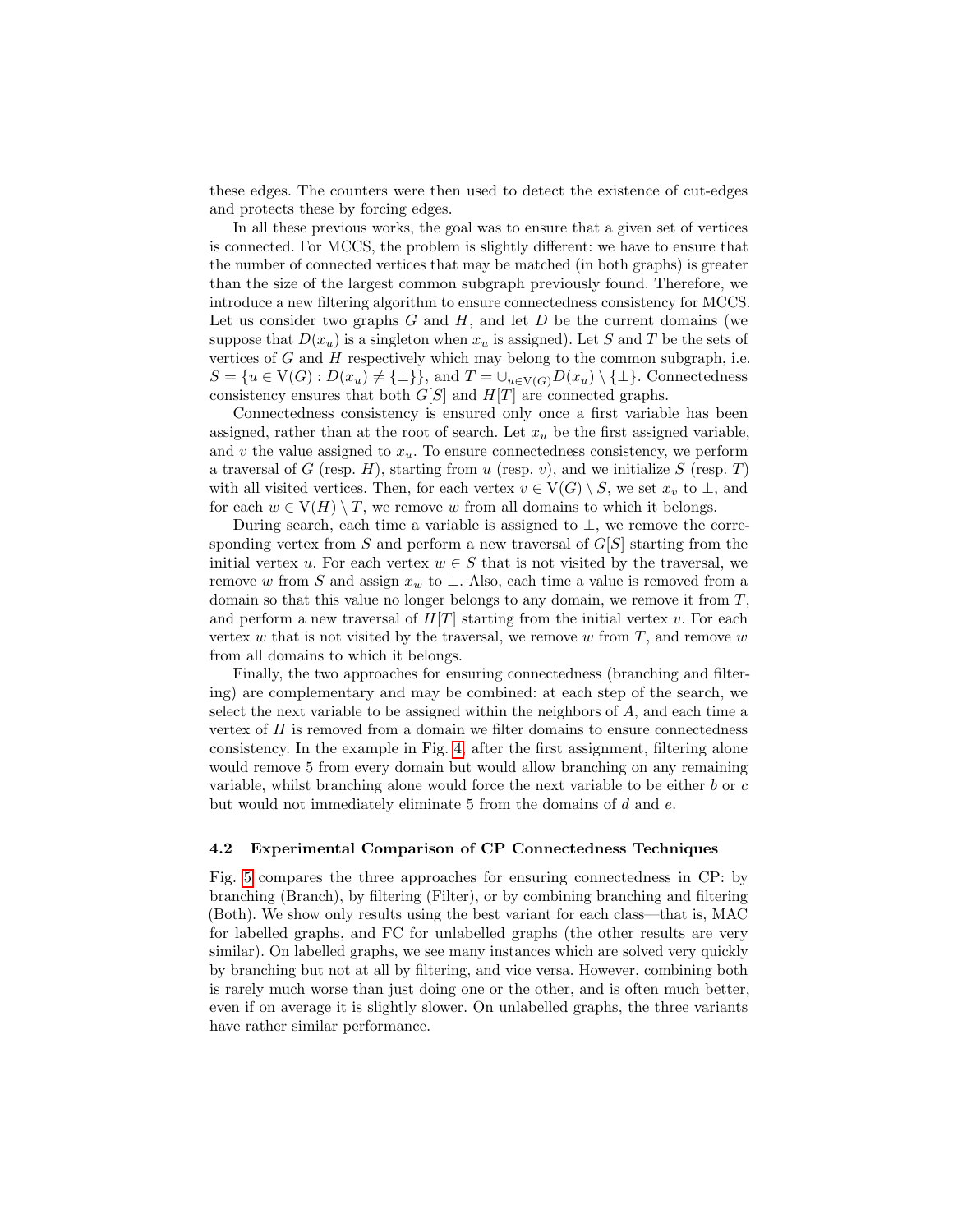

<span id="page-10-1"></span>Fig. 5. On top, the cumulative number of MCCS instances solved in under a certain time using different CP techniques, for 33% labelled (left) and unlabelled undirected (right) graphs. Below, instance-by-instance comparisons.

## <span id="page-10-0"></span>4.3 Ensuring Connectedness in a Clique-Based Approach

It is not possible to determine connectedness from a raw association graph. However, we can take a maximum clique algorithm and mimic the CP branching strategy if we have access to the underlying graphs and can determine the "meaning" of the association graph vertices.

Most modern maximum clique algorithms for dense graphs use some variation of greedy graph colouring as a bound—the underlying observation is that each vertex in a clique must be given a different colour in a colouring, so if we can colour a subset of vertices using  $k$  colours then a maximum clique in this subset has at most k vertices. However, the colouring is also used as a branching heuristic: vertices are selected in reverse order from their colour classes in turn, starting with the last colour class created. Because of this coupling of branching and the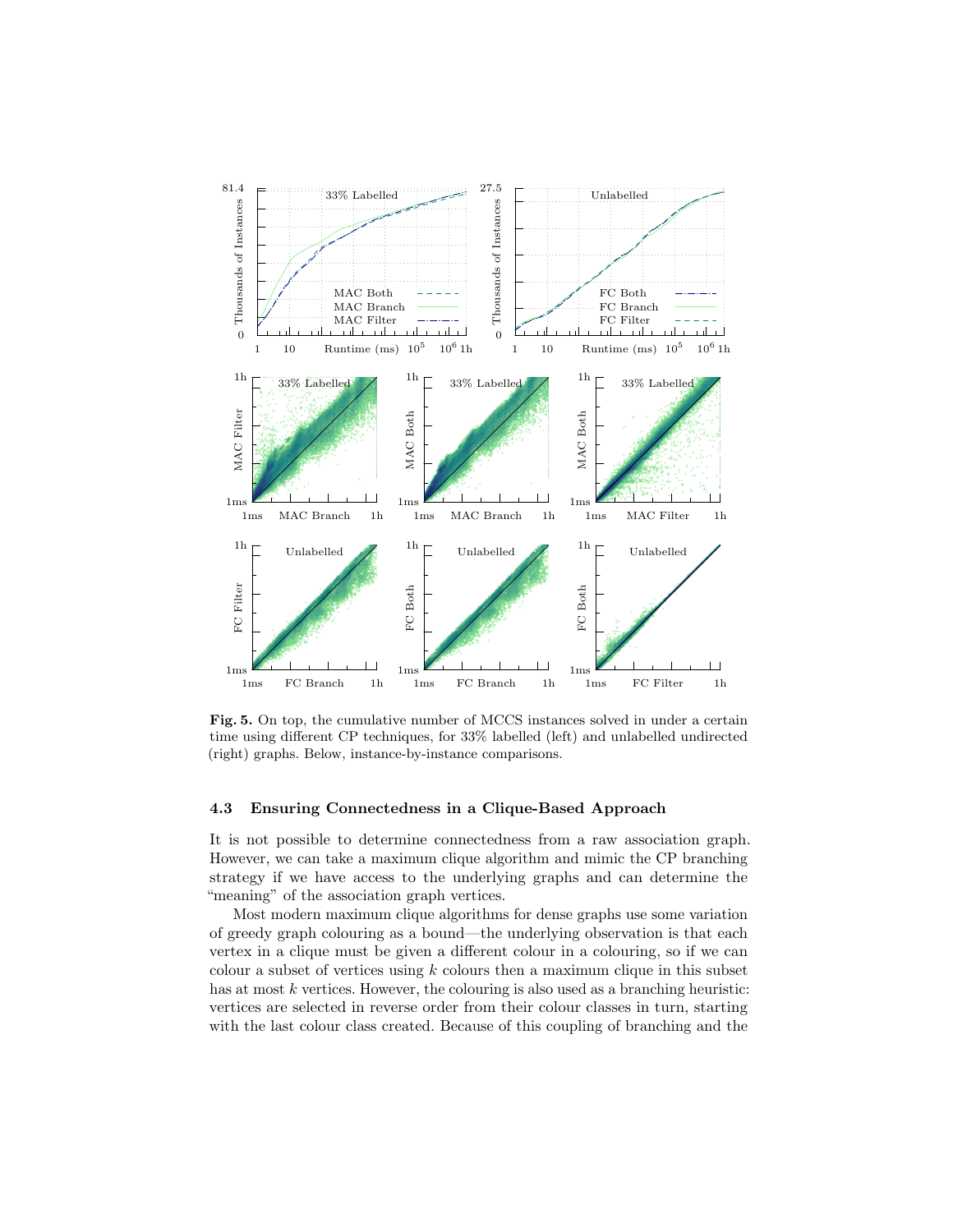Algorithm 1: An algorithm for a maximum common connected induced subgraph isomorphism via an association graph.

<span id="page-11-13"></span><span id="page-11-12"></span><span id="page-11-10"></span><span id="page-11-8"></span><span id="page-11-5"></span><span id="page-11-4"></span><span id="page-11-3"></span><span id="page-11-2"></span><span id="page-11-1"></span>1 associationMCCIS :: (Graph  $G_1$ , Graph  $G_2$ )  $\rightarrow$  Map 2 begin 3 | global incumbent  $\leftarrow \emptyset$  $4 \mid G \leftarrow G_1 \vee G_2$ 5 | search $(G, \emptyset, \emptyset, V(G))$ 6 return incumbent 7 search :: (Graph G, Set solution, Set connected, Set remaining) 8 begin 9  $\vert \quad colourClasses \leftarrow \texttt{concatenate}(\vert \$  $\texttt{colour}(G, remaining \setminus connected)$ ,  $\texttt{colour}(G, remaining \cap connected)$ ) 10 while length(colourClasses) > 0 do 11 **for each**  $v \in$  **last**(*colourClasses*) in reverse order **do** 12 if  $|solution|$  + length(colourClasses)  $\leq$  [incumbent] then return 13 if  $v \notin connected$  and solution  $\neq \emptyset$  then return 14 | | solution' ← solution  $\cup \{v\}$ 15 | | if  $|solution'|>|incumbent|$  then  $incumbent \leftarrow solution'$ 16 connected' ← connected  $\cup \{w \in G : \text{first}(w) \in N(G, \text{first}(v))\}$ 17 | | remaining' ← remaining  $\cap N(G, v)$ 18  $\Box$  if remaining'  $\neq \emptyset$  then search(*G*, solution', connected', remaining') 19 | removeLast(colourClasses) 20 colour :: (Graph G, Set uncoloured)  $\rightarrow$  List of List of Vertex 21 begin 22 return a greedy colouring of the vertices in uncoloured, using the procedure of San Segundo et al. [\[47\]](#page-19-4) with a static degree order from G and  $k_{min} = 0$ .

<span id="page-11-11"></span><span id="page-11-9"></span><span id="page-11-7"></span><span id="page-11-6"></span><span id="page-11-0"></span>bound (which is important in practice because it mimics a "smallest domain first" branching heuristic if colour classes are viewed as variables, without requiring a new bound to be calculated for every iteration [\[29\]](#page-18-10)), if we were to select only a subset of vertices for branching at each stage inside a clique algorithm, we would lose completeness. Thus we must adapt the bound in a non-trivial way to take into account restricted branching.

In Algorithm [1](#page-11-0) we present a novel clique-inspired algorithm which finds a maximum common connected induced subgraph via an association graph. If the additional branching restrictions are removed, the core of the algorithm is the same as the "MCSa1" clique algorithm used in the previous section (and we refer the reader to the previously cited works for implementation details on how to use bitsets and other data structures to implement the colouring stage with very low constant factors). The way we extend this algorithm for connectedness differs considerably from that of Koch [\[22\]](#page-17-10) and Vismara and Valery [\[54\]](#page-20-0): these earlier approaches worked by classifying labels in the association graph based upon whether a common vertex is shared, and then constructing cliques with particular edge properties—this is harder to integrate with a strong bound function.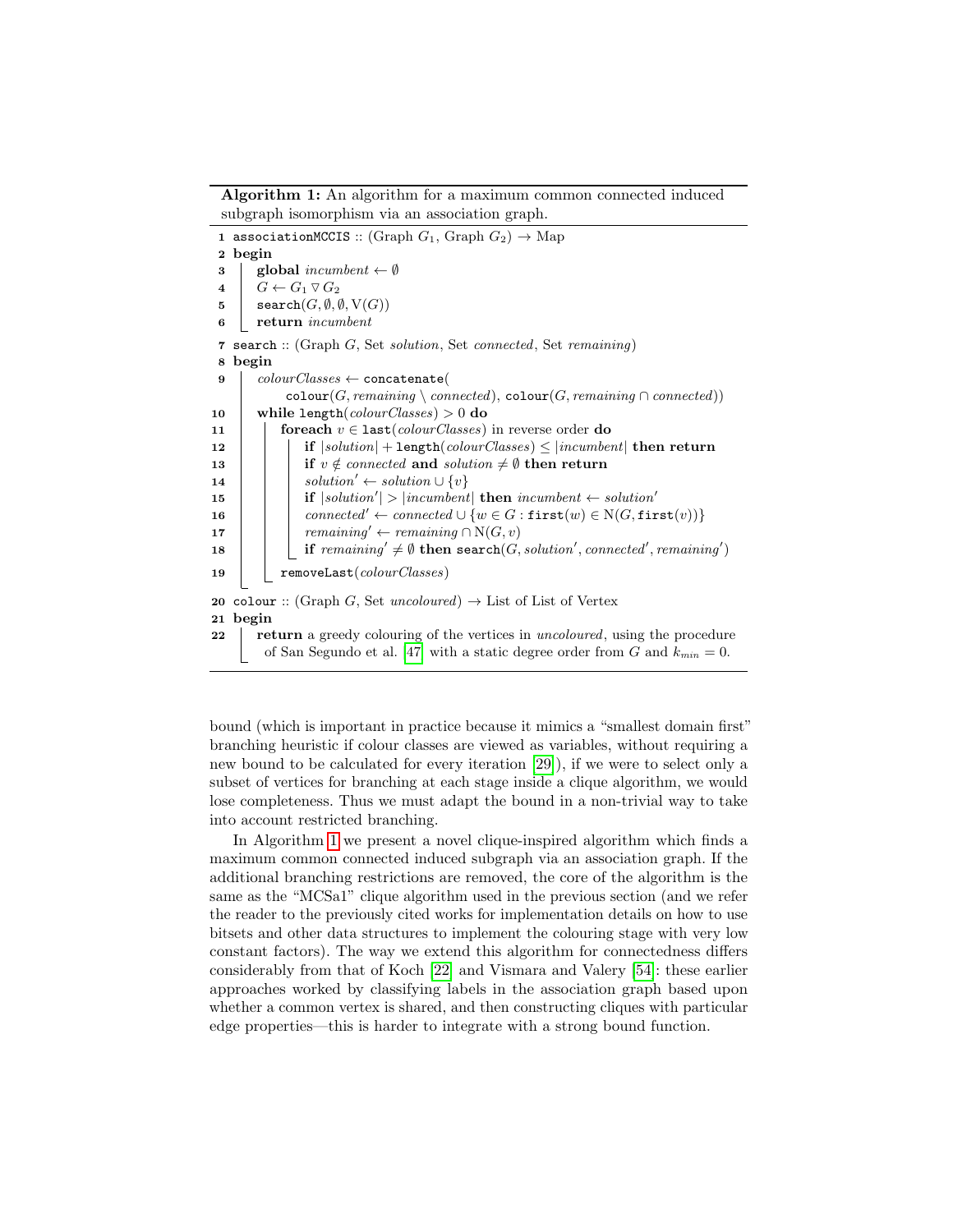Our algorithm begins by building the association graph (line [4\)](#page-11-1). The main part of the algorithm then works by building up candidate cliques in the solution variable, by recursive calls to the search procedure—starting from the empty set (line [5\)](#page-11-2), each recursive subcall adds one vertex to solution (line [14\)](#page-11-3) in such a way that solution is always a clique which corresponds to a connected common subgraph. The remaining set contains the set of vertices which are adjacent to every vertex in solution, and which have not yet been accepted or rejected (and so initially it contains every vertex). The main loops in the search procedure (lines [10](#page-11-4) and [11\)](#page-11-5) have the effect of iterating over each vertex in this set in a particular order—each vertex  $v$  is selected in turn, and then a recursive call is made to consider the effects of including  $v$  in *solution* (line [18\)](#page-11-6), followed by the next iteration where  $v$  is instead rejected. When  $v$  is accepted, we add it to the new *solution'* (line [14\)](#page-11-3), and create a new *remaining'* containing only the vertices in *remaining* which are adjacent to  $v$  (line [17\)](#page-11-7).

The connected set contains the set of matching nodes which correspond to vertices adjacent to an already-accepted vertex in the first input graph—in constraint programming terms, it is the set of assignments which could be made next which maintain connectedness. (Using only one of the two input graphs is sufficient for correctness, and has the advantage that the connectedness set may be determined by a simple lookup into a precomputed array which maps each vertex in the first input graph to a bitset.) At the top of search, this set is empty, and is not used (our first vertex selection is special, and does not care about connectedness). At subsequent depths, we may only accept vertices which are in this set, and if no such vertices remain then we return immediately (line [13\)](#page-11-8). When recursing, we extend *connected* with the new vertices permitted by our acceptance of the branching  $v$  (line [16\)](#page-11-9). Note that we are assuming that inside the main loops, we encounter every vertex in *remaining* ∩ *connected* before any vertex in *remaining*  $\Omega$ .

As we proceed, we keep track of the best solution we have found so far—this is stored in the incumbent variable (lines [3](#page-11-10) and [15\)](#page-11-11). We use the incumbent, together with a colour bound, to prune portions of the search space which cannot contain a better solution. The colour bound operates as follows: at each entry to the search procedure, we produce a greedy colouring of the vertices in remaining (line [9,](#page-11-12) discussed further below). This greedy colouring gives us a list of colour classes, each of which is a list of pairwise non-adjacent vertices. The two loops (lines [10](#page-11-4) and [11\)](#page-11-5) then iterate over each colour class, from last to first, and then over each vertex in that colour class, again from last to first. (Rather than actually using a list of lists and removing items, this process should be implemented using a pair of immutable flat arrays. This technique is described elsewhere [\[29\]](#page-18-10), so we do not discuss it here.) Finally, if at any point the number of remaining colour classes plus the number of vertices currently present in solution is not strictly greater than the size of the incumbent, then we may backtrack immediately (line [12\)](#page-11-13).

Finally, we describe the colouring process—an example is shown in Fig. [6.](#page-13-0) In conventional clique algorithms, a simple greedy sequential colouring is used (possibly with the help of previous colourings to reduce the computational cost [\[35\]](#page-18-11),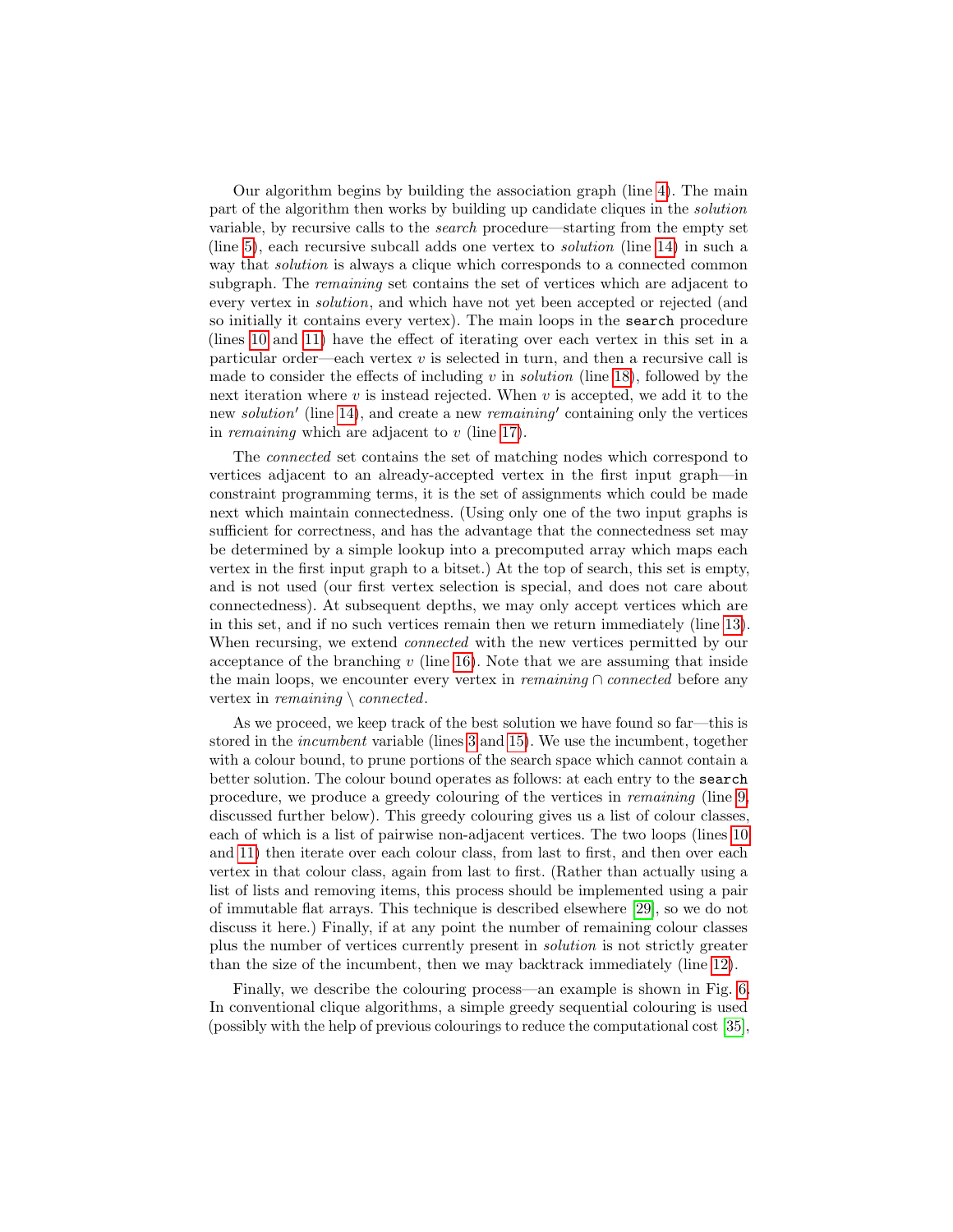

<span id="page-13-0"></span>Fig. 6. Solving a maximum common connected problem using an association graph. Suppose we have already mapped vertex  $a$  to vertex 1, giving the assignments on the right. Now we have two subgraphs to colour. We need two colours for remaining  $\setminus$  connected, and we place these two colour classes first in the *colourClasses* variable. We can also colour remaining ∩ connected using two colours, since we cannot simultaneously map  $c$ to 2 and d to 3, or vice-versa. Thus *colourClasses* becomes a list of four colour classes. This tells us that if we hope to extend the current common subgraph by another four vertices, we must pick one assignment from each of the four colour classes (which is not actually possible, so the bound here gives an overestimate). The algorithm thus guesses  $d \mapsto 3$  as its next assignment, and if that fails,  $d \mapsto 2$ , and so on; once  $b \mapsto 3$  is reached, the bound decreases by one, and if  $f \mapsto 5$  were reached we would stop due to a lack of remaining connected association nodes.

and possibly with shortcuts taken for certain vertices [\[48\]](#page-19-6), and possibly followed by a repair step to improve the colouring [\[53\]](#page-19-2), or stronger bounding rules based upon MaxSAT inference [\[25,](#page-17-12) [26,](#page-17-13) [46\]](#page-19-7)). Such colourings will not give us the required property that vertices in remaining ∩ connected come last (so they are selected first by the reverse branching order). Thus we produce two greedy sequential colourings, first considering the non-branching vertices in remaining  $\setminus$  connected, followed by the branching vertices, and concatenate them (line [9\)](#page-11-12). This produces a valid colouring, since we do not merge any colour classes between the two stages, although it may use more colours than a single colouring would.

(What if we did not guarantee that vertices in *remaining* ∩ *connected* came last, and just used a conventional colouring with the branching rule? Suppose we had four vertices in *remaining*, and produced a colouring  $[[v_1, v_2], [v_3], [v_4]]$ , and suppose that extending *solution* with  $\{v_1, v_3, v_4\}$  gives an optimal solution. If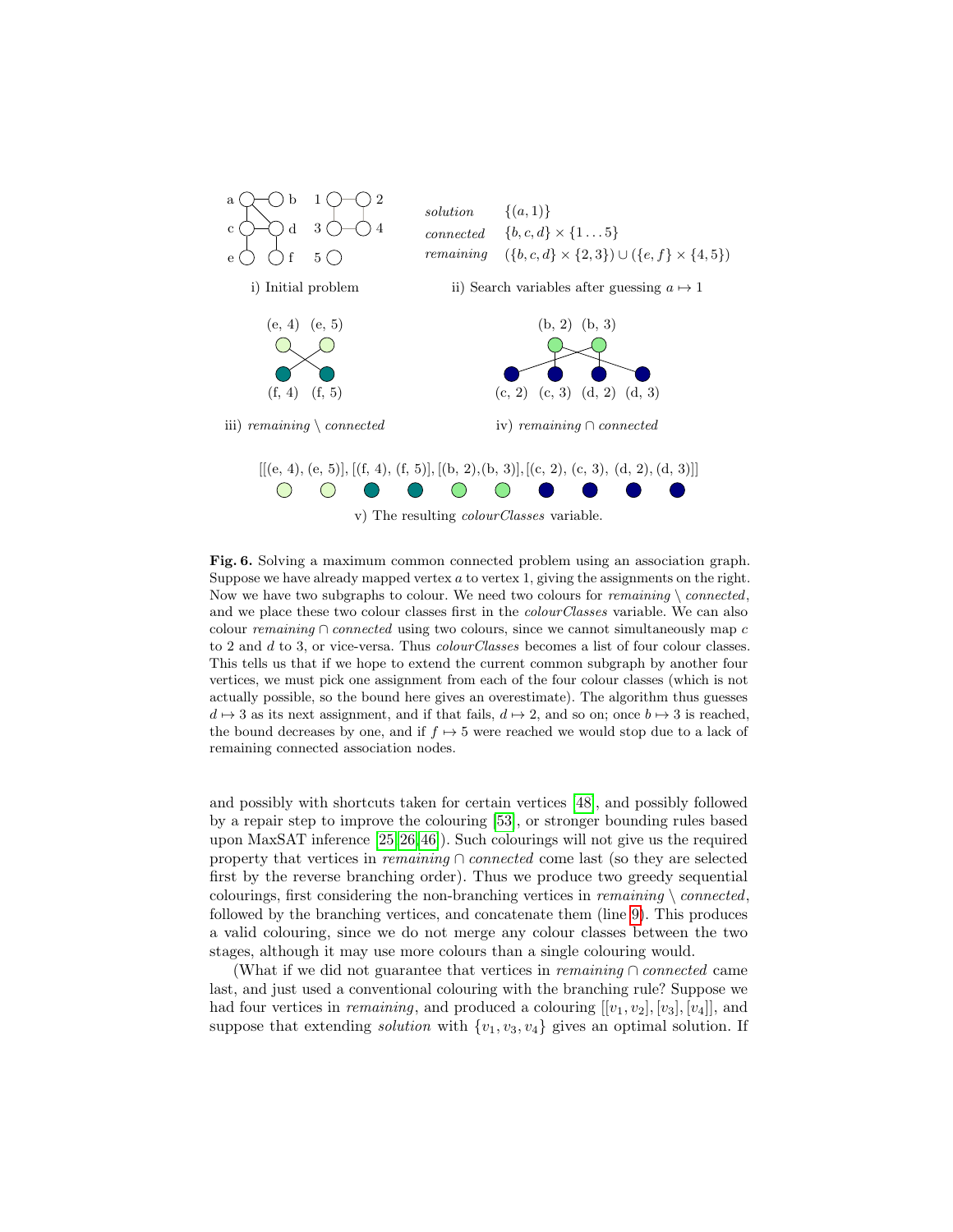$v_4$  was not *connected* yet, we would not branch on that subtree, and the bound could eliminate branching on  $v_3$  and  $v_1$ , so we would miss the solution. Thus we cannot simply add the branching rule without also adapting the combined bound and ordering heuristic.)

Our colour procedure is a simple greedy sequential colouring. We use the bit-parallel algorithm introduced by San Segundo *et al.* [\[47\]](#page-19-4), with the  $k_{min}$ parameter set to 0, so we do not describe it here. We use a simple static degree ordering; other initial vertex orderings have been considered on general clique problems [\[38,](#page-18-8)[43\]](#page-19-8), and it is possible that special properties of the association graph could be exploited in this step (for example, it is always possible to colour the initial association graph using min( $|V(G_1)|$ ,  $|V(G_2)|$ ) colours, but with certain vertex orderings, a greedy sequential colouring will sometimes use many more colours).

## <span id="page-14-0"></span>4.4 Experimental Comparison of the CP and Clique Approaches

In Fig. [7](#page-15-0) we compare the clique-based approach to the connected problem with the two CP Both approaches. The trend is broadly similar to the unconnected problem: for labelled graphs, the clique-based approach is the clear winner, but for unlabelled graphs the clique approach lags somewhat.

The heatmaps show a more detailed picture. As before, in the unlabelled case, the association approach is almost never more than an order of magnitude better, and is often much worse. In the labelled case, however, there are now many instances where the CP approach does much better than the association approach, despite the association approach remaining much better overall.

## 5 Conclusion

Contradicting earlier claims in the literature, we have seen that a modern clique algorithm can perform competitively for maximum common subgraph problems, particularly when edge labels are involved. However, the best approaches for these problems is still far behind the state-of-the-art for subgraph isomorphism, where we can often scale to unlabelled graphs with thousands of vertices.

To start tackling this gap, we believe there is further scope for tailoring clique algorithms for association graphs, including specialised inference, a bound function which is aware that it is working on an association graph, and better initial vertex orderings. Treating the first branch specially may also be beneficial, since the first branch has an unusually large effect on the search space with association graphs [\[50\]](#page-19-9).

For CP models, using a branching rule for connectedness, rather than simply as an ordering heuristic, is unconventional and does not cleanly fit into the abstractions used by toolkits. However, we saw that combining conventional filtering and the special branching rule was beneficial.

We looked only at single-threaded versions of these algorithms. Maximum clique algorithms have been extended for thread-parallel search [\[10,](#page-16-11) [28,](#page-18-12) [44\]](#page-19-10), and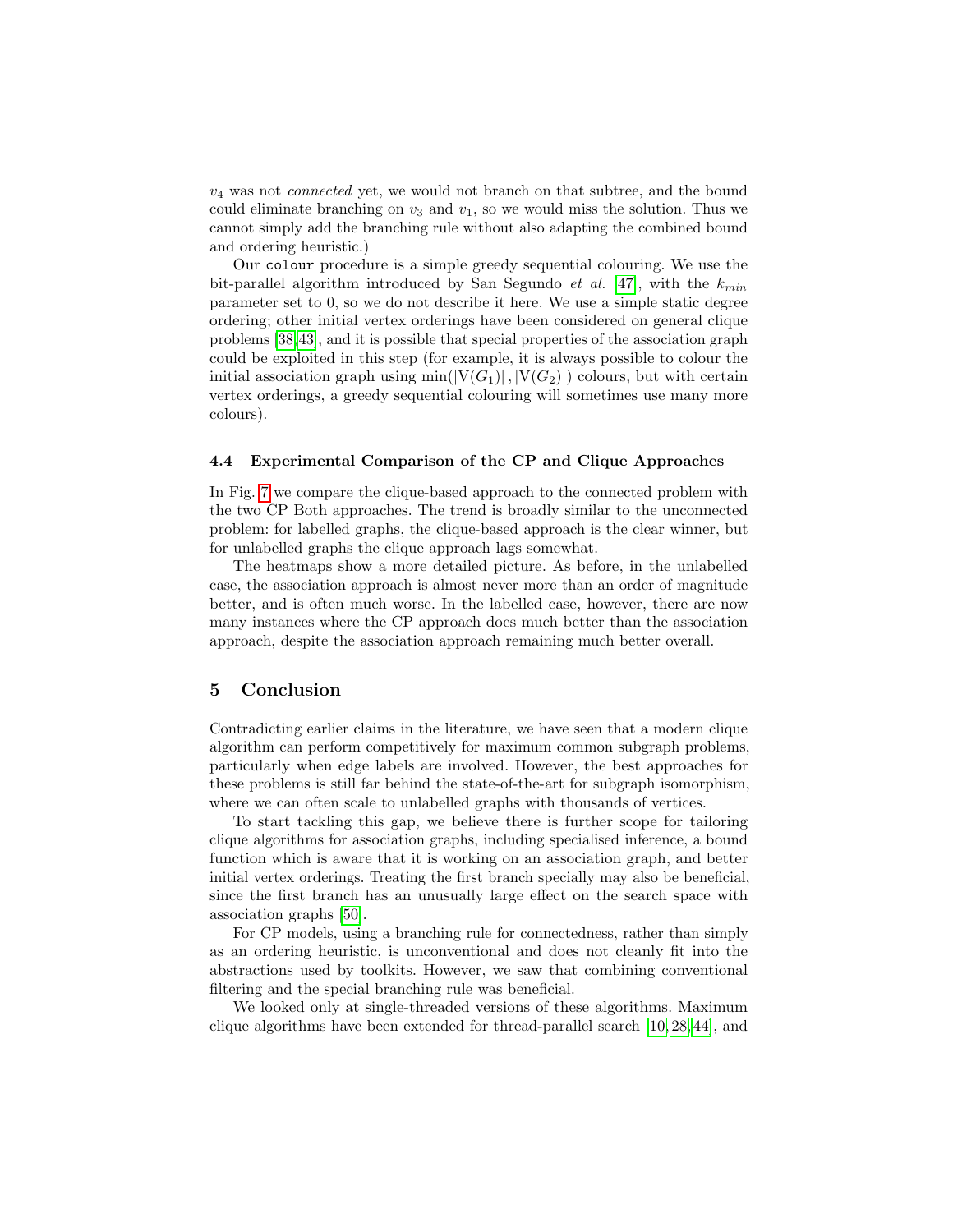

<span id="page-15-0"></span>Fig. 7. The cumulative number of connected instances solved in under a certain time: on the top, 33% labelled undirected graphs with up to 100 vertices, and then unlabelled and undirected graphs with up to 35 vertices. On the bottom, an instance-by-instance comparison of the association and CP Both approaches, with 33% labelled graphs on the left, and unlabelled and undirected graphs on the right.

in particular, work stealing strategies designed to eliminate exceptionally hard instances by forcing diversity at the top of search [\[30\]](#page-18-7) could be beneficial in eliminating some of the rare cases where the clique algorithm is many orders of magnitude worse than the CP models. On the CP side, the focus for parallelism has been on decomposition [\[33\]](#page-18-13), rather than fully dynamic work stealing—it would be interesting to compare these approaches.

Finally, we intend to investigate larger and more diverse sets of instances, and other variants of the problem. We have yet to investigate partial or weighted graphs. Nor have we considered strongly connected common subgraphs—this would make the branching approach impossible, and filtering would be much more complicated. From the datasets we selected, there appears to be little scope for per-instance algorithm selection, but other families of input data could lead to a different conclusion.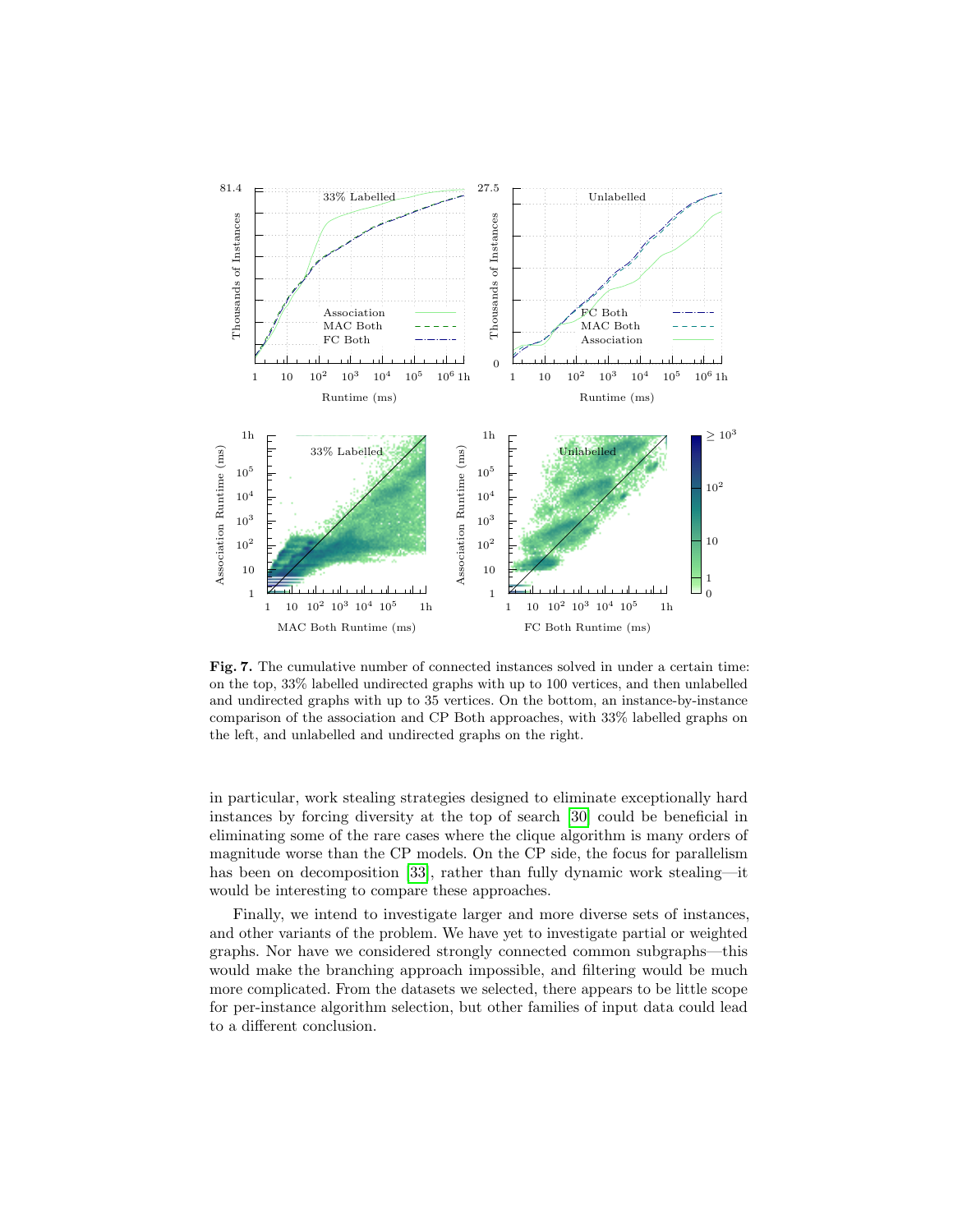## References

- <span id="page-16-8"></span>1. Akutsu, T., Tamura, T.: A polynomial-time algorithm for computing the maximum common connected edge subgraph of outerplanar graphs of bounded degree. Algorithms 6(1), 119–135 (2013), <http://dx.doi.org/10.3390/a6010119>
- <span id="page-16-5"></span>2. Balas, E., Yu, C.S.: Finding a maximum clique in an arbitrary graph. SIAM Journal on Computing 15(4), 1054–1068 (1986)
- <span id="page-16-4"></span>3. Bron, C., Kerbosch, J.: Algorithm 457: Finding all cliques of an undirected graph. Commun. ACM 16(9), 575–577 (Sep 1973), [http://doi.acm.org/10.1145/362342.](http://doi.acm.org/10.1145/362342.362367) [362367](http://doi.acm.org/10.1145/362342.362367)
- <span id="page-16-10"></span>4. Brown, K.N., Prosser, P., Beck, C.J., Wu, C.W.: Exploring the use of constraint programming for enforcing connectivity during graph generation. In: Proceedings IJCAI Workshop on Modelling and Solving Problems with Constraints, Edinburgh, Scotland,. pp. 26–31 (2005)
- <span id="page-16-3"></span>5. Bunke, H.: On a relation between graph edit distance and maximum common subgraph. Pattern Recognition Letters 18(8), 689–694 (1997), [http://dx.doi.org/](http://dx.doi.org/10.1016/S0167-8655(97)00060-3) [10.1016/S0167-8655\(97\)00060-3](http://dx.doi.org/10.1016/S0167-8655(97)00060-3)
- <span id="page-16-6"></span>6. Bunke, H., Foggia, P., Guidobaldi, C., Sansone, C., Vento, M.: A comparison of algorithms for maximum common subgraph on randomly connected graphs. In: Caelli, T., Amin, A., Duin, R.P.W., Kamel, M.S., de Ridder, D. (eds.) Structural, Syntactic, and Statistical Pattern Recognition, Joint IAPR International Workshops SSPR 2002 and SPR 2002, Windsor, Ontario, Canada, August 6-9, 2002, Proceedings. Lecture Notes in Computer Science, vol. 2396, pp. 123–132. Springer (2002), [http://dx.doi.org/10.1007/3-540-70659-3\\_12](http://dx.doi.org/10.1007/3-540-70659-3_12)
- <span id="page-16-0"></span>7. Combier, C., Damiand, G., Solnon, C.: Map edit distance vs. graph edit distance for matching images. In: Graph-Based Representations in Pattern Recognition - 9th IAPR-TC-15 International Workshop, GbRPR 2013, Vienna, Austria, May 15-17, 2013. Proceedings. Lecture Notes in Computer Science, vol. 7877, pp. 152–161. Springer (2013)
- <span id="page-16-7"></span>8. Conte, D., Foggia, P., Vento, M.: Challenging complexity of maximum common subgraph detection algorithms: A performance analysis of three algorithms on a wide database of graphs. J. Graph Algorithms Appl.  $11(1)$ ,  $99-143$  (2007), <http://jgaa.info/accepted/2007/ConteFoggiaVento2007.11.1.pdf>
- <span id="page-16-1"></span>9. Cook, D.J., Holder, L.B.: Substructure discovery using minimum description length and background knowledge. J. Artif. Intell. Res. (JAIR) 1, 231–255 (1994), [http:](http://dx.doi.org/10.1613/jair.43) [//dx.doi.org/10.1613/jair.43](http://dx.doi.org/10.1613/jair.43)
- <span id="page-16-11"></span>10. Depolli, M., Konc, J., Rozman, K., Trobec, R., Janezic, D.: Exact parallel maximum clique algorithm for general and protein graphs. Journal of Chemical Information and Modeling 53(9), 2217–2228 (2013), <http://dx.doi.org/10.1021/ci4002525>
- <span id="page-16-12"></span>11. Dhaenens, C., Jourdan, L., Marmion, M. (eds.): Learning and Intelligent Optimization - 9th International Conference, LION 9, Lille, France, January 12-15, 2015. Revised Selected Papers, Lecture Notes in Computer Science, vol. 8994. Springer (2015), <http://dx.doi.org/10.1007/978-3-319-19084-6>
- <span id="page-16-2"></span>12. Djoko, S., Cook, D.J., Holder, L.B.: An empirical study of domain knowledge and its benefits to substructure discovery. IEEE Trans. Knowl. Data Eng. 9(4), 575–586 (1997), <http://dx.doi.org/10.1109/69.617051>
- <span id="page-16-9"></span>13. Dooms, G., Deville, Y., Dupont, P.: CP(Graph): Introducing a graph computation domain in constraint programming. In: van Beek, P. (ed.) Principles and Practice of Constraint Programming - CP 2005, 11th International Conference, CP 2005, Sitges, Spain, October 1-5, 2005, Proceedings. Lecture Notes in Computer Science, vol. 3709, pp. 211–225. Springer (2005), [http://dx.doi.org/10.1007/11564751\\_18](http://dx.doi.org/10.1007/11564751_18)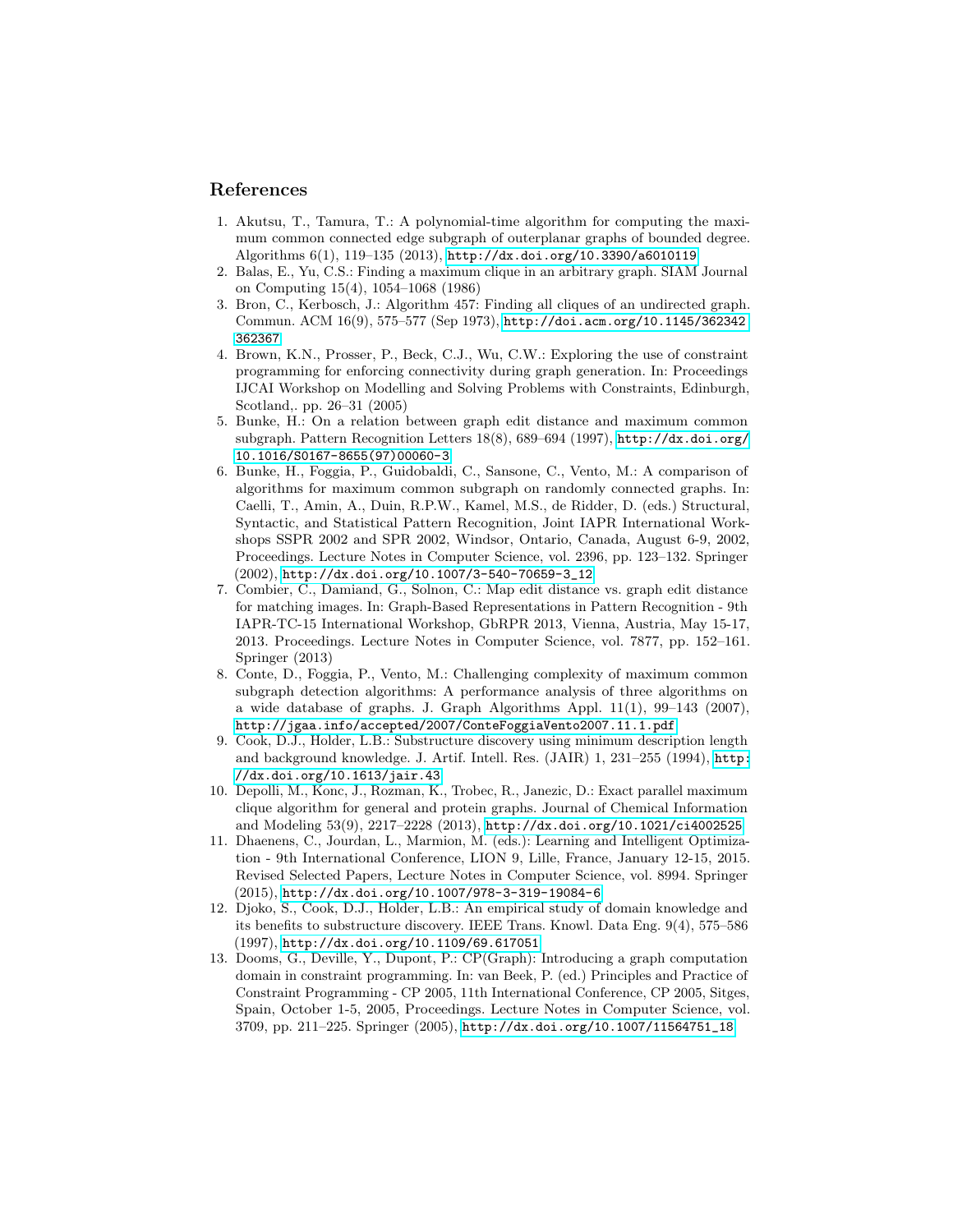- <span id="page-17-11"></span>14. Droschinsky, A., Kriege, N., , Mutzel, P.: Faster algorithms for the maximum common subtree isomorphism problem. In: Faliszewski, P., Muscholl, A., Niedermeier, R. (eds.) 41st International Symposium on Mathematical Foundations of Computer Science (MFCS 2016). Leibniz International Proceedings in Informatics (LIPIcs), vol. 58, pp. 34:1–34:14. Schloss Dagstuhl–Leibniz-Zentrum fuer Informatik, Dagstuhl, Germany (2016), to appear
- <span id="page-17-7"></span>15. Durand, P.J., Pasari, R., Baker, J.W., Tsai, C.c.: An efficient algorithm for similarity analysis of molecules. Internet Journal of Chemistry 2(17), 1–16 (1999)
- <span id="page-17-0"></span>16. Ehrlich, H.C., Rarey, M.: Maximum common subgraph isomorphism algorithms and their applications in molecular science: a review. Wiley Interdisciplinary Reviews: Computational Molecular Science 1(1), 68–79 (2011), [http://dx.doi.org/](http://dx.doi.org/10.1002/wcms.5) [10.1002/wcms.5](http://dx.doi.org/10.1002/wcms.5)
- <span id="page-17-6"></span>17. Englert, P., Kovács, P.: Efficient heuristics for maximum common substructure search. Journal of Chemical Information and Modeling 55(5), 941–955 (2015), <http://dx.doi.org/10.1021/acs.jcim.5b00036>
- <span id="page-17-4"></span>18. Fern´andez, M., Valiente, G.: A graph distance metric combining maximum common subgraph and minimum common supergraph. Pattern Recognition Letters  $22(6/7)$ , 753–758 (2001)
- <span id="page-17-2"></span>19. Gao, D., Reiter, M.K., Song, D.X.: Binhunt: Automatically finding semantic differences in binary programs. In: Chen, L., Ryan, M.D., Wang, G. (eds.) Information and Communications Security, 10th International Conference, ICICS 2008, Birmingham, UK, October 20-22, 2008, Proceedings. Lecture Notes in Computer Science, vol. 5308, pp. 238–255. Springer (2008), [http://dx.doi.org/10.1007/](http://dx.doi.org/10.1007/978-3-540-88625-9_16) [978-3-540-88625-9\\_16](http://dx.doi.org/10.1007/978-3-540-88625-9_16)
- <span id="page-17-1"></span>20. Gay, S., Fages, F., Martinez, T., Soliman, S., Solnon, C.: On the subgraph epimorphism problem. Discrete Applied Mathematics 162, 214–228 (2014), [http:](http://dx.doi.org/10.1016/j.dam.2013.08.008) [//dx.doi.org/10.1016/j.dam.2013.08.008](http://dx.doi.org/10.1016/j.dam.2013.08.008)
- <span id="page-17-9"></span>21. Jégou, P.: Decomposition of domains based on the micro-structure of finite constraint-satisfaction problems. In: Fikes, R., Lehnert, W.G. (eds.) Proceedings of the 11th National Conference on Artificial Intelligence. Washington, DC, USA, July 11-15, 1993. pp. 731–736. AAAI Press / The MIT Press (1993), <http://www.aaai.org/Library/AAAI/1993/aaai93-109.php>
- <span id="page-17-10"></span>22. Koch, I.: Enumerating all connected maximal common subgraphs in two graphs. Theor. Comput. Sci. 250(1-2), 1–30 (2001), [http://dx.doi.org/10.1016/](http://dx.doi.org/10.1016/S0304-3975(00)00286-3) [S0304-3975\(00\)00286-3](http://dx.doi.org/10.1016/S0304-3975(00)00286-3)
- <span id="page-17-5"></span>23. Kriege, N.: Comparing graphs. Ph.D. thesis, Technische Universität Dortmund (2015)
- <span id="page-17-8"></span>24. Levi, G.: A note on the derivation of maximal common subgraphs of two directed or undirected graphs. CALCOLO 9(4), 341–352 (1973), [http://dx.doi.org/10.](http://dx.doi.org/10.1007/BF02575586) [1007/BF02575586](http://dx.doi.org/10.1007/BF02575586)
- <span id="page-17-12"></span>25. Li, C., Fang, Z., Xu, K.: Combining MaxSAT reasoning and incremental upper bound for the maximum clique problem. In: 2013 IEEE 25th International Conference on Tools with Artificial Intelligence, Herndon, VA, USA, November 4-6, 2013. pp. 939–946. IEEE Computer Society (2013), [http://dx.doi.org/10.1109/ICTAI.](http://dx.doi.org/10.1109/ICTAI.2013.143) [2013.143](http://dx.doi.org/10.1109/ICTAI.2013.143)
- <span id="page-17-13"></span>26. Li, C., Jiang, H., Xu, R.: Incremental MaxSAT reasoning to reduce branches in a branch-and-bound algorithm for MaxClique. In: Dhaenens et al. [\[11\]](#page-16-12), pp. 268–274, [http://dx.doi.org/10.1007/978-3-319-19084-6\\_26](http://dx.doi.org/10.1007/978-3-319-19084-6_26)
- <span id="page-17-3"></span>27. Lu, S.W., Ren, Y., Suen, C.Y.: Hierarchical attributed graph representation and recognition of handwritten chinese characters. Pattern Recognition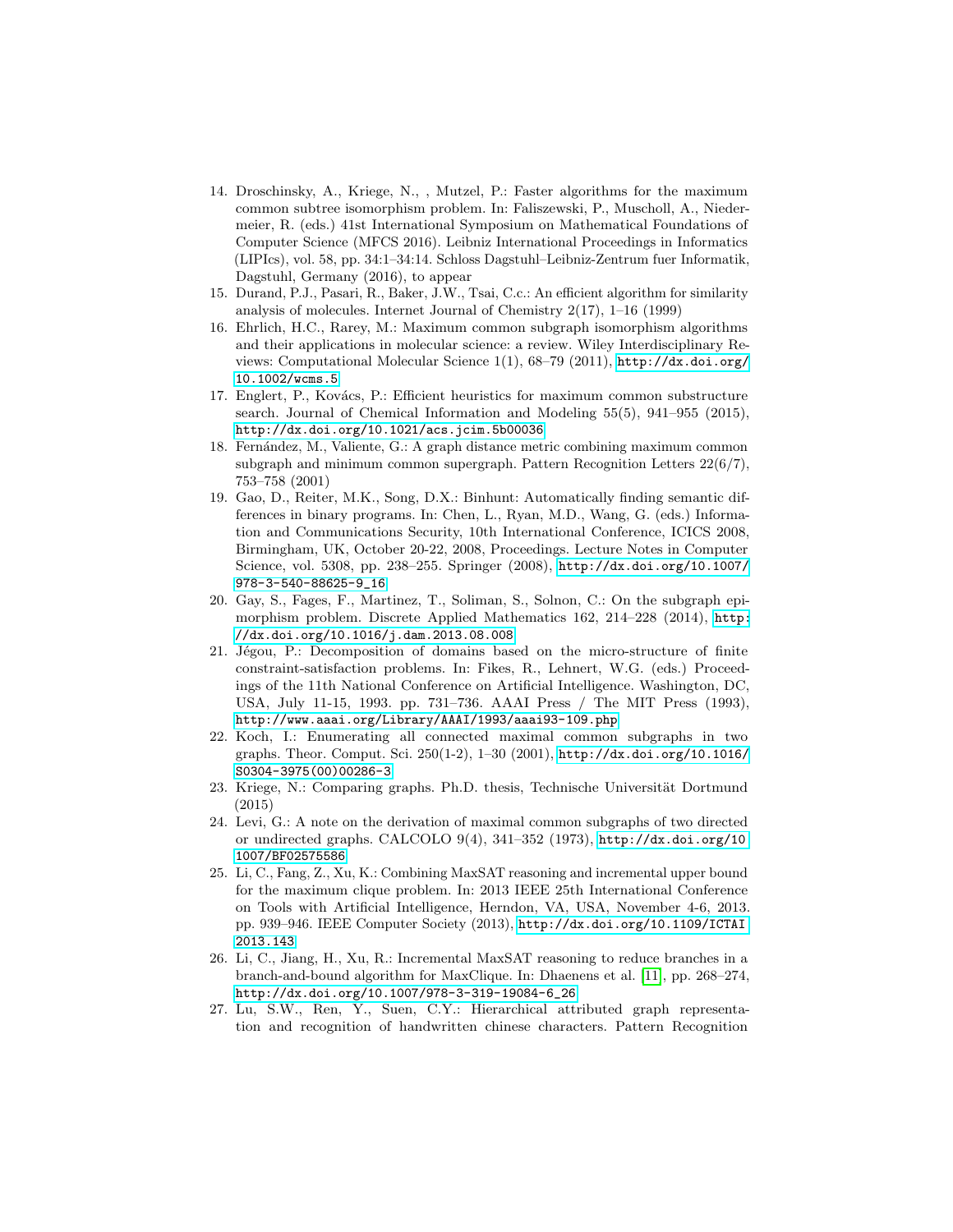$24(7), 617 - 632$  (1991), [http://www.sciencedirect.com/science/article/pii/](http://www.sciencedirect.com/science/article/pii/0031320391900295) [0031320391900295](http://www.sciencedirect.com/science/article/pii/0031320391900295)

- <span id="page-18-12"></span>28. McCreesh, C., Prosser, P.: Multi-threading a state-of-the-art maximum clique algorithm. Algorithms 6(4), 618–635 (2013), <http://dx.doi.org/10.3390/a6040618>
- <span id="page-18-10"></span>29. McCreesh, C., Prosser, P.: Reducing the branching in a branch and bound algorithm for the maximum clique problem. In: O'Sullivan, B. (ed.) Principles and Practice of Constraint Programming - 20th International Conference, CP 2014, Lyon, France, September 8-12, 2014. Proceedings. Lecture Notes in Computer Science, vol. 8656, pp. 549–563. Springer (2014), [http://dx.doi.org/10.1007/978-3-319-10428-7\\_](http://dx.doi.org/10.1007/978-3-319-10428-7_40) [40](http://dx.doi.org/10.1007/978-3-319-10428-7_40)
- <span id="page-18-7"></span>30. McCreesh, C., Prosser, P.: The shape of the search tree for the maximum clique problem and the implications for parallel branch and bound. TOPC 2(1), 8 (2015), <http://doi.acm.org/10.1145/2742359>
- <span id="page-18-3"></span>31. McCreesh, C., Prosser, P., Trimble, J.: Heuristics and really hard instances for subgraph isomorphism problems. In: Proceedings of the 25th International Joint Conference on Artificial Intelligence (2016), to appear
- <span id="page-18-4"></span>32. McGregor, J.J.: Backtrack search algorithms and the maximal common subgraph problem. Software Practice and Experience 12(1), 23–34 (1982)
- <span id="page-18-13"></span>33. Minot, M., Ndiaye, S.N., Solnon, C.: A comparison of decomposition methods for the maximum common subgraph problem. In: 27th IEEE International Conference on Tools with Artificial Intelligence, ICTAI 2015, Vietri sul Mare, Italy, November 9-11, 2015. pp. 461–468. IEEE (2015), <http://dx.doi.org/10.1109/ICTAI.2015.75>
- <span id="page-18-1"></span>34. Ndiaye, S.N., Solnon, C.: CP models for maximum common subgraph problems. In: Lee, J.H. (ed.) Principles and Practice of Constraint Programming - CP 2011 - 17th International Conference, CP 2011, Perugia, Italy, September 12-16, 2011. Proceedings. Lecture Notes in Computer Science, vol. 6876, pp. 637–644. Springer (2011), [http://dx.doi.org/10.1007/978-3-642-23786-7\\_48](http://dx.doi.org/10.1007/978-3-642-23786-7_48)
- <span id="page-18-11"></span>35. Nikolaev, A., Batsyn, M., Segundo, P.S.: Reusing the same coloring in the child nodes of the search tree for the maximum clique problem. In: Dhaenens et al. [\[11\]](#page-16-12), pp. 275–280, [http://dx.doi.org/10.1007/978-3-319-19084-6\\_27](http://dx.doi.org/10.1007/978-3-319-19084-6_27)
- <span id="page-18-6"></span>36. Petit, T., Régin, J.C., Bessière, C.: Specific filtering algorithms for over-constrained problems. In: Principles and Practice of Constraint Programming – CP 2001. pp. 451–463. Springer (2001)
- <span id="page-18-2"></span>37. Piva, B., de Souza, C.C.: Polyhedral study of the maximum common induced subgraph problem. Annals OR 199(1), 77–102 (2012), [http://dx.doi.org/10.](http://dx.doi.org/10.1007/s10479-011-1019-8) [1007/s10479-011-1019-8](http://dx.doi.org/10.1007/s10479-011-1019-8)
- <span id="page-18-8"></span>38. Prosser, P.: Exact algorithms for maximum clique: A computational study. Algorithms 5(4), 545–587 (2012), <http://dx.doi.org/10.3390/a5040545>
- <span id="page-18-9"></span>39. Prosser, P., Unsworth, C.: A connectivity constraint using bridges. In: Brewka, G., Coradeschi, S., Perini, A., Traverso, P. (eds.) ECAI 2006, 17th European Conference on Artificial Intelligence, August 29 - September 1, 2006, Riva del Garda, Italy, Including Prestigious Applications of Intelligent Systems (PAIS) 2006), Proceedings. Frontiers in Artificial Intelligence and Applications, vol. 141, pp. 707–708. IOS Press (2006)
- <span id="page-18-0"></span>40. Raymond, J.W., Willett, P.: Maximum common subgraph isomorphism algorithms for the matching of chemical structures. Journal of Computer-Aided Molecular Design 16(7), 521–533 (2002), <http://dx.doi.org/10.1023/A:1021271615909>
- <span id="page-18-5"></span>41. Sabin, D., Freuder, E.C.: Contradicting conventional wisdom in constraint satisfaction. In: Principles and Practice of Constraint Programming. pp. 10–20. Springer (1994)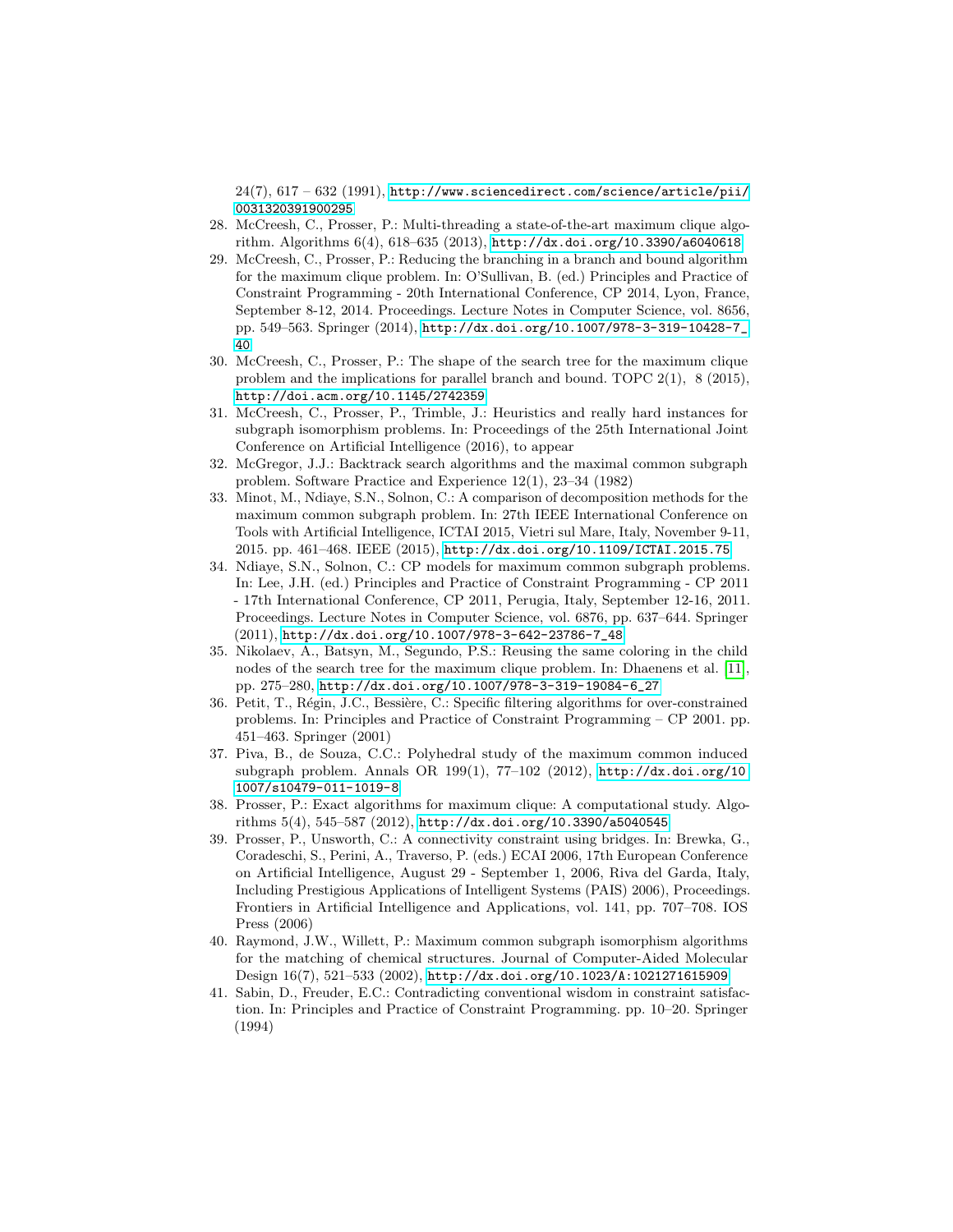- <span id="page-19-5"></span>42. Santo, M.D., Foggia, P., Sansone, C., Vento, M.: A large database of graphs and its use for benchmarking graph isomorphism algorithms. Pattern Recognition Letters 24(8), 1067–1079 (2003), [http://dx.doi.org/10.1016/S0167-8655\(02\)00253-2](http://dx.doi.org/10.1016/S0167-8655(02)00253-2)
- <span id="page-19-8"></span>43. Segundo, P.S., Lopez, A., Batsyn, M.: Initial sorting of vertices in the maximum clique problem reviewed. In: Pardalos, P.M., Resende, M.G.C., Vogiatzis, C., Walteros, J.L. (eds.) Learning and Intelligent Optimization - 8th International Conference, Lion 8, Gainesville, FL, USA, February 16-21, 2014. Revised Selected Papers. Lecture Notes in Computer Science, vol. 8426, pp. 111–120. Springer (2014), [http://dx.doi.org/10.1007/978-3-319-09584-4\\_12](http://dx.doi.org/10.1007/978-3-319-09584-4_12)
- <span id="page-19-10"></span>44. Segundo, P.S., Lopez, A., Pardalos, P.M.: A new exact maximum clique algorithm for large and massive sparse graphs. Computers  $\&$  OR 66, 81–94 (2016), [http:](http://dx.doi.org/10.1016/j.cor.2015.07.013) [//dx.doi.org/10.1016/j.cor.2015.07.013](http://dx.doi.org/10.1016/j.cor.2015.07.013)
- <span id="page-19-3"></span>45. Segundo, P.S., Matía, F., Rodríguez-Losada, D., Hernando, M.: An improved bit parallel exact maximum clique algorithm. Optimization Letters 7(3), 467–479 (2013), <http://dx.doi.org/10.1007/s11590-011-0431-y>
- <span id="page-19-7"></span>46. Segundo, P.S., Nikolaev, A., Batsyn, M.: Infra-chromatic bound for exact maximum clique search. Computers & OR 64, 293–303 (2015), [http://dx.doi.org/10.1016/](http://dx.doi.org/10.1016/j.cor.2015.06.009) [j.cor.2015.06.009](http://dx.doi.org/10.1016/j.cor.2015.06.009)
- <span id="page-19-4"></span>47. Segundo, P.S., Rodríguez-Losada, D., Jiménez, A.: An exact bit-parallel algorithm for the maximum clique problem. Computers  $\&$  OR 38(2), 571–581 (2011), [http:](http://dx.doi.org/10.1016/j.cor.2010.07.019) [//dx.doi.org/10.1016/j.cor.2010.07.019](http://dx.doi.org/10.1016/j.cor.2010.07.019)
- <span id="page-19-6"></span>48. Segundo, P.S., Tapia, C.: Relaxed approximate coloring in exact maximum clique search. Computers & OR 44, 185–192 (2014), [http://dx.doi.org/10.1016/j.cor.](http://dx.doi.org/10.1016/j.cor.2013.10.018) [2013.10.018](http://dx.doi.org/10.1016/j.cor.2013.10.018)
- <span id="page-19-0"></span>49. Shasha, D., Wang, J.T.L., Giugno, R.: Algorithmics and applications of tree and graph searching. In: Proceedings of the Twenty-first ACM SIGMOD-SIGACT-SIGART Symposium on Principles of Database Systems. pp. 39–52. PODS '02, ACM, New York, NY, USA (2002), <http://doi.acm.org/10.1145/543613.543620>
- <span id="page-19-9"></span>50. Suters, W.H., Abu-Khzam, F.N., Zhang, Y., Symons, C.T., Samatova, N.F., Langston, M.A.: A new approach and faster exact methods for the maximum common subgraph problem. In: Wang, L. (ed.) Computing and Combinatorics, 11th Annual International Conference, COCOON 2005, Kunming, China, August 16-29, 2005, Proceedings. Lecture Notes in Computer Science, vol. 3595, pp. 717–727. Springer (2005), [http://dx.doi.org/10.1007/11533719\\_73](http://dx.doi.org/10.1007/11533719_73)
- <span id="page-19-1"></span>51. Tomita, E., Kameda, T.: An efficient branch-and-bound algorithm for finding a maximum clique with computational experiments. J. Global Optimization 37(1), 95–111 (2007), <http://dx.doi.org/10.1007/s10898-006-9039-7>
- 52. Tomita, E., Seki, T.: An efficient branch-and-bound algorithm for finding a maximum clique. In: Calude, C., Dinneen, M.J., Vajnovszki, V. (eds.) Discrete Mathematics and Theoretical Computer Science, 4th International Conference, DMTCS 2003, Dijon, France, July 7-12, 2003. Proceedings. Lecture Notes in Computer Science, vol. 2731, pp. 278–289. Springer (2003), [http://dx.doi.org/10.1007/3-540-45066-1\\_](http://dx.doi.org/10.1007/3-540-45066-1_22) [22](http://dx.doi.org/10.1007/3-540-45066-1_22)
- <span id="page-19-2"></span>53. Tomita, E., Sutani, Y., Higashi, T., Takahashi, S., Wakatsuki, M.: A simple and faster branch-and-bound algorithm for finding a maximum clique. In: Rahman, M.S., Fujita, S. (eds.) WALCOM: Algorithms and Computation, 4th International Workshop, WALCOM 2010, Dhaka, Bangladesh, February 10-12, 2010. Proceedings. Lecture Notes in Computer Science, vol. 5942, pp. 191–203. Springer (2010), [http:](http://dx.doi.org/10.1007/978-3-642-11440-3_18) [//dx.doi.org/10.1007/978-3-642-11440-3\\_18](http://dx.doi.org/10.1007/978-3-642-11440-3_18)